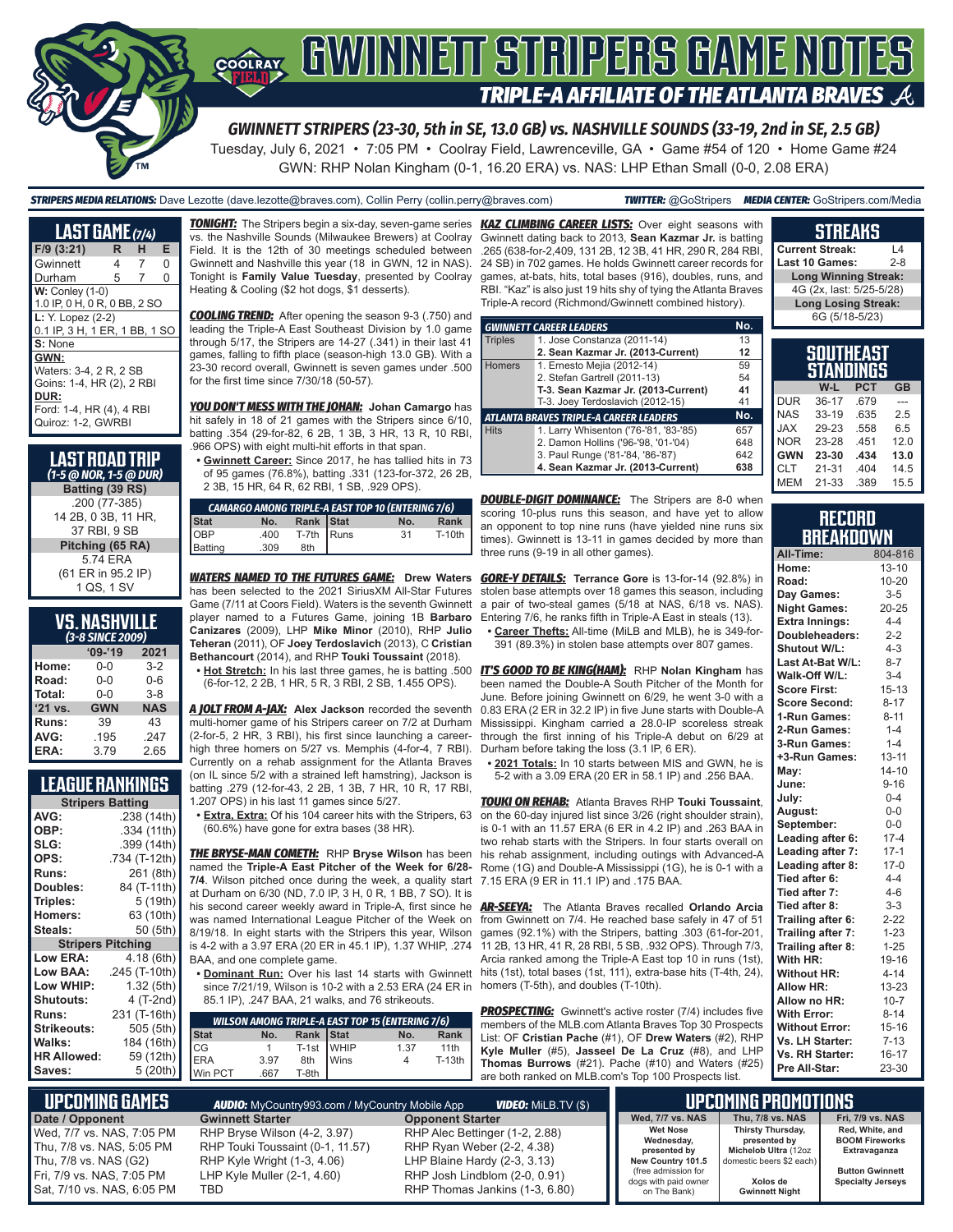

**ETC.**

#### *TUESDAY, JULY 6, 2021 VS. NASHVILLE*

|                                                                                                                                                                                   |                                                                                       |                                            |                                                                                                                                  | MANAGER MATT TUIASOSOPO                    |                         |                                            |                                                                               |                             |                                                 |                    | <b>VS.2021 OPPONENTS</b>                                       |                          |                                         |                                   |
|-----------------------------------------------------------------------------------------------------------------------------------------------------------------------------------|---------------------------------------------------------------------------------------|--------------------------------------------|----------------------------------------------------------------------------------------------------------------------------------|--------------------------------------------|-------------------------|--------------------------------------------|-------------------------------------------------------------------------------|-----------------------------|-------------------------------------------------|--------------------|----------------------------------------------------------------|--------------------------|-----------------------------------------|-----------------------------------|
| Matt Tuiasosopo is in his first season as Gwinnett manager and his third season                                                                                                   |                                                                                       |                                            |                                                                                                                                  |                                            |                         |                                            |                                                                               | Home                        | Road                                            | <b>Total</b>       |                                                                | Home                     | Road                                    | <b>Total</b>                      |
| as a coach in the Atlanta Braves organization in 2021. He was named the seventh                                                                                                   |                                                                                       |                                            |                                                                                                                                  |                                            |                         |                                            | <b>CHA</b>                                                                    | ---                         | $5 - 1$                                         | $5 - 1$            | COL                                                            | ---                      | ---                                     | ---                               |
| manager in team history on 3/30/21. Tuiasosopo is both the youngest manager in                                                                                                    |                                                                                       |                                            |                                                                                                                                  |                                            |                         |                                            | <b>DUR</b>                                                                    | ---                         | $1 - 5$                                         | $1 - 5$            | LOU                                                            | $4 - 2$                  |                                         | $4 - 2$                           |
| team history (turned 35 on 5/10) and the first former Gwinnett player to manage the<br>club (hit .221 with 19 HR, 73 RBI in 178 games from 2016-17).                              |                                                                                       |                                            |                                                                                                                                  |                                            |                         |                                            | <b>JAX</b><br><b>MEM</b>                                                      | $1 - 5$                     | ---                                             | $1 - 5$            | <b>MW DIV</b>                                                  | $4 - 2$                  | $0-0$                                   | $4 - 2$                           |
|                                                                                                                                                                                   |                                                                                       |                                            |                                                                                                                                  |                                            |                         |                                            | <b>NAS</b>                                                                    | $5 - 1$<br>$3 - 2$          | $3 - 3$<br>$0-6$                                | $8 - 4$<br>$3 - 8$ |                                                                |                          |                                         |                                   |
| Tuiasosopo made his managerial debut in 2019 with Class-A Rome, leading the club                                                                                                  |                                                                                       |                                            |                                                                                                                                  |                                            |                         |                                            | <b>NOR</b>                                                                    | ---                         | $1 - 5$                                         | $1 - 5$            |                                                                |                          |                                         |                                   |
| to a 65-74 record and earning Atlanta's Bobby Cox Award for minor league manager<br>of the year. He was set to return to Rome in 2020, but was reassigned to the Braves           |                                                                                       |                                            |                                                                                                                                  |                                            |                         | <b>SE DIV</b>                              | $9-8$                                                                         | 10-20                       | 19-28                                           |                    |                                                                |                          |                                         |                                   |
| Alternate Site at Coolray Field once the MiLB season was canceled.                                                                                                                |                                                                                       |                                            |                                                                                                                                  |                                            |                         |                                            |                                                                               |                             |                                                 |                    |                                                                |                          |                                         |                                   |
|                                                                                                                                                                                   |                                                                                       |                                            |                                                                                                                                  |                                            |                         |                                            |                                                                               |                             |                                                 |                    | <b>LAST AT-BAT WINS (8)</b>                                    |                          |                                         |                                   |
| Tuiasosopo's Managerial Career                                                                                                                                                    |                                                                                       |                                            | Games                                                                                                                            | W-L                                        | <b>PCT</b>              | <b>Playoffs</b>                            | The Stripers are 8-7 (.533) in games decided in the last at-bat in 2021.      |                             |                                                 |                    |                                                                |                          |                                         |                                   |
| With Gwinnett (1 Season):                                                                                                                                                         |                                                                                       |                                            | 53                                                                                                                               | 23-30                                      | .434                    | 0                                          | Date/Opponent                                                                 |                             | <b>Score</b>                                    |                    |                                                                | <b>Game-Winning Play</b> |                                         |                                   |
| MiLB Career (2 Seasons):                                                                                                                                                          |                                                                                       |                                            | 192                                                                                                                              | 88-104                                     | .458                    | $\mathbf 0$                                | 5/4 at Charlotte                                                              |                             | 10-9 (12th)                                     |                    |                                                                |                          | Almonte scores on E4 (Reynolds)         |                                   |
|                                                                                                                                                                                   | All staff bios available in the 2021 Stripers Media Guide                             |                                            |                                                                                                                                  |                                            |                         |                                            | 5/9 at Charlotte                                                              |                             | 12-9 (10th)                                     |                    |                                                                | Camargo RBI single       |                                         |                                   |
|                                                                                                                                                                                   |                                                                                       |                                            |                                                                                                                                  |                                            |                         | 5/14 vs. Louisville<br>5/16 vs. Louisville |                                                                               | $2-1$ (8th)<br>5-4 $(9th)*$ |                                                 |                    | Arcia solo HR                                                  | Arcia walk-off solo HR   |                                         |                                   |
|                                                                                                                                                                                   |                                                                                       |                                            | EJECTIONS(2)                                                                                                                     |                                            |                         |                                            | 5/25 vs. Memphis                                                              |                             | $2-1$ (9th) <sup>*</sup>                        |                    |                                                                |                          | Kazmar walk-off single                  |                                   |
| Player/Coach                                                                                                                                                                      |                                                                                       | Date/Inning                                |                                                                                                                                  |                                            | <b>Umpire</b>           |                                            | 6/9-G2 at Memphis                                                             |                             | $3-1$ (8th)                                     |                    |                                                                | Waters RBI single        |                                         |                                   |
| <b>Ryan Goins</b>                                                                                                                                                                 |                                                                                       |                                            | 5/25 vs. MEM, 7th Inning                                                                                                         |                                            | <b>HP Clint Vondrak</b> |                                            | 6/18 vs. Nashville<br>6/30 at Durham                                          |                             | 8-7 (10th)*<br>$2-1$ (9th)                      |                    |                                                                | Pache RBI single         | Arcia scores on E4 (Hiura on Lucroy FC) |                                   |
| <b>MGR Matt Tuiasosopo</b>                                                                                                                                                        |                                                                                       |                                            | 6/3 vs. JAX, 8th Inning                                                                                                          |                                            | <b>HP Alex Tosi</b>     |                                            |                                                                               |                             |                                                 |                    |                                                                |                          |                                         |                                   |
|                                                                                                                                                                                   |                                                                                       |                                            |                                                                                                                                  |                                            |                         |                                            |                                                                               |                             |                                                 |                    |                                                                |                          |                                         | *Denotes "walk-off" win           |
|                                                                                                                                                                                   |                                                                                       |                                            |                                                                                                                                  |                                            |                         |                                            |                                                                               |                             |                                                 |                    |                                                                |                          |                                         |                                   |
|                                                                                                                                                                                   |                                                                                       |                                            |                                                                                                                                  | <b>TEAM DEFENSE (3RD IN TRIPLE-A EAST)</b> |                         |                                            |                                                                               |                             | <b>GWINNETT PLAYERS USED (51 IN 2021)</b>       |                    |                                                                |                          |                                         | Martinez. Carlos                  |
| <b>PCT</b><br>G<br>.985<br>53                                                                                                                                                     | <b>TC</b><br>1881                                                                     | <b>PO</b><br>1375                          | A<br>478                                                                                                                         | E<br>28                                    | <b>DP</b><br>53         | <b>TP</b><br>$\mathbf{1}$                  | Pitchers (29):<br>Arano, Victor                                               |                             | Kingham, Nolan<br>Lee, Dylan                    |                    | Position (22):<br>Almonte, Abraham                             |                          |                                         | Morales, Jonathan                 |
|                                                                                                                                                                                   | <b>SB</b>                                                                             | $\mathsf{cs}$                              |                                                                                                                                  | <b>PCT</b>                                 | <b>PB</b>               | W-L                                        | Biddle, Jesse                                                                 |                             | Lopez, Yoan                                     |                    | Arcia, Orlando                                                 |                          |                                         | Pache, Cristian                   |
| <b>Catchers</b><br>Casteel, Ryan                                                                                                                                                  | $\mathbf{1}$                                                                          | $\mathbf 0$                                | <b>ATT</b><br>$\mathbf{1}$                                                                                                       | .000                                       | $\mathbf{1}$            | $1 - 1$                                    | Bradford, Chasen<br>Burrows, Thomas                                           |                             | Martin, Chris<br>Muller, Kyle                   |                    | Brugman, Jaycob<br>Camargo, Johan                              |                          |                                         | Sanchez, Yolmer<br>Snider, Travis |
| Jackson, Alex                                                                                                                                                                     | 4                                                                                     | 2                                          | 6                                                                                                                                | .333                                       | $\mathbf 0$             | $6-6$                                      | Chavez, Jesse                                                                 |                             | Newcomb, Sean                                   |                    | Casteel, Ryan                                                  |                          |                                         | Unroe, Riley                      |
| Lucroy, Jonathan                                                                                                                                                                  | 18                                                                                    | 5                                          | 23                                                                                                                               | .217                                       | $\mathbf{1}$            | 8-15                                       | Davidson, Tucker                                                              |                             | Roark, Tanner                                   |                    | Demeritte, Travis                                              |                          |                                         | Waters, Drew                      |
| Martinez, Carlos                                                                                                                                                                  | 3                                                                                     | 0                                          | 3                                                                                                                                | .000                                       | 1<br>$\mathbf{1}$       | $2 - 1$                                    | De La Cruz, Jasseel<br>Edwards Jr., Carl                                      |                             | Rodriguez, Jose<br>Santana, Edgar               |                    | Ervin, Phillip<br>Goins, Ryan                                  |                          |                                         |                                   |
| Morales, Jonathan<br>Total:                                                                                                                                                       | 9<br>35                                                                               | 3<br>10                                    | 12<br>45                                                                                                                         | .250<br>.222                               | 4                       | $6-6$<br>23-30                             | Flaa, Jay                                                                     |                             | Tice, Ty                                        |                    | Gore, Terrance                                                 |                          |                                         |                                   |
|                                                                                                                                                                                   |                                                                                       |                                            |                                                                                                                                  |                                            |                         |                                            | Greene, Shane                                                                 |                             | Toussaint, Touki                                |                    | Heredia, Guillermo                                             |                          |                                         |                                   |
| <b>Outfield Assists (12):</b>                                                                                                                                                     |                                                                                       |                                            | Waters (5), Ervin (3), Sanchez (2),                                                                                              |                                            |                         |                                            | Hernandez, Daysbel<br>Horacek, Mitch                                          |                             | Webb, Jacob<br>Wilson, Bryse                    |                    | Inciarte, Ender<br>Jackson, Alex                               |                          |                                         |                                   |
|                                                                                                                                                                                   |                                                                                       | Almonte (1), Inciarte (1)                  |                                                                                                                                  |                                            |                         |                                            | Johnstone, Connor                                                             |                             | Wright, Kyle                                    |                    | Kazmar Jr., Sean                                               |                          |                                         |                                   |
| Pitcher Pickoffs (1):                                                                                                                                                             | Muller (1)                                                                            |                                            |                                                                                                                                  |                                            |                         |                                            | Jones, Nate                                                                   |                             |                                                 |                    | Kipnis, Jason                                                  |                          |                                         |                                   |
| <b>Catcher Pickoffs (2):</b>                                                                                                                                                      |                                                                                       | Casteel (1), Jackson (1)                   |                                                                                                                                  |                                            |                         |                                            | Kelley, Trevor                                                                |                             |                                                 |                    | Lucroy, Jonathan                                               |                          |                                         |                                   |
|                                                                                                                                                                                   |                                                                                       |                                            |                                                                                                                                  |                                            |                         |                                            | Italics = Player no longer in Braves organization                             |                             |                                                 |                    |                                                                |                          |                                         |                                   |
|                                                                                                                                                                                   |                                                                                       |                                            |                                                                                                                                  |                                            |                         |                                            |                                                                               |                             |                                                 |                    |                                                                |                          |                                         |                                   |
|                                                                                                                                                                                   |                                                                                       |                                            | <b>STARTS</b>                                                                                                                    |                                            |                         |                                            |                                                                               |                             |                                                 | <b>BASS-LANTA</b>  |                                                                |                          |                                         |                                   |
|                                                                                                                                                                                   |                                                                                       |                                            | <b>By Batting Order</b>                                                                                                          |                                            |                         |                                            | Including MLB rehab assignments, 23 players have played for both Gwinnett and |                             |                                                 |                    |                                                                |                          |                                         |                                   |
| Waters (33), Inciarte (6), Pache (6), Arcia (5), Almonte (1), Ervin (1), Sanchez (1)<br>1:                                                                                        |                                                                                       |                                            |                                                                                                                                  |                                            |                         |                                            | Atlanta in 2021:                                                              |                             |                                                 |                    |                                                                |                          |                                         |                                   |
| 2:<br>Kipnis (16), Arcia (12), Pache (10), Goins (7), Waters (3), Almonte (1), Camargo<br>$(1)$ , Ervin $(1)$ , Heredia $(1)$ Sanchez $(1)$                                       |                                                                                       |                                            |                                                                                                                                  |                                            |                         |                                            |                                                                               |                             | OF Abraham Almonte                              |                    |                                                                |                          | LHP Kyle Muller (MLB Debut)             |                                   |
| Arcia (33), Camargo (16), Lucroy (3), Jackson (1)<br>3:                                                                                                                           |                                                                                       |                                            |                                                                                                                                  |                                            |                         |                                            |                                                                               | <b>LHP Jesse Biddle</b>     | INF/OF Orlando Arcia                            |                    |                                                                |                          | LHP Sean Newcomb<br>OF Cristian Pache   |                                   |
| Camargo (21), Demeritte (12), Jackson (6), Lucroy (5), Kipnis (4), Almonte (3),<br>4:                                                                                             |                                                                                       |                                            |                                                                                                                                  |                                            |                         |                                            |                                                                               |                             | <b>INF Johan Camargo</b>                        |                    |                                                                |                          | RHP Edgar Santana                       |                                   |
| Casteel (1), Kazmar Jr. (1)<br>Lucroy (13), Almonte (8), Kazmar Jr. (7), Jackson (6), Demeritte (4), Goins (4),<br>5:                                                             |                                                                                       |                                            |                                                                                                                                  |                                            |                         |                                            |                                                                               | RHP Jesse Chavez            | <b>LHP Tucker Davidson</b>                      |                    |                                                                |                          | RHP Ty Tice<br>RHP Jacob Webb           |                                   |
| Kipnis (4), Camargo (2), Snider (2), Casteel (1), Ervin (1), Sanchez (1)                                                                                                          |                                                                                       |                                            |                                                                                                                                  |                                            |                         |                                            |                                                                               |                             | RHP Carl Edwards Jr.                            |                    |                                                                |                          | <b>RHP Bryse Wilson</b>                 |                                   |
| Goins (13), Ervin (8), Lucroy (5), Snider (5), Almonte (4), Casteel (4),<br>6:                                                                                                    |                                                                                       |                                            |                                                                                                                                  |                                            |                         |                                            |                                                                               | RHP Jay Flaa                |                                                 |                    |                                                                |                          | <b>RHP Kyle Wright</b>                  |                                   |
| Kazmar Jr. (4), Waters (4), Sanchez (3), Demeritte (2), Jackson (1)<br>Ervin (12), Goins (9), Kazmar Jr. (8), Snider (7), Sanchez (6), Pache (5),<br>7:                           |                                                                                       |                                            |                                                                                                                                  |                                            |                         |                                            |                                                                               |                             | <b>RHP Shane Greene</b><br>OF Guillermo Heredia |                    |                                                                |                          |                                         |                                   |
| Demeritte (2), Morales (2), Almonte (1), Casteel (1)                                                                                                                              |                                                                                       |                                            |                                                                                                                                  |                                            |                         |                                            |                                                                               | OF Ender Inciarte           |                                                 |                    |                                                                |                          |                                         |                                   |
| Sanchez (16), Ervin (8), Morales (8), Goins (5), Kazmar Jr. (5), Casteel (3),<br>8:                                                                                               |                                                                                       |                                            |                                                                                                                                  |                                            |                         |                                            |                                                                               | C Alex Jackson              |                                                 |                    |                                                                |                          |                                         |                                   |
| Snider (3), Gore (2), Brugman (1), Martinez (1), Unroe (1)<br>Morales (5), Sanchez (3), Casteel (2), Kazmar Jr. (2), Martinez (2), Snider (2),<br>9:                              |                                                                                       |                                            |                                                                                                                                  |                                            |                         |                                            |                                                                               | <b>RHP Nate Jones</b>       | INF Sean Kazmar Jr.                             |                    |                                                                |                          |                                         |                                   |
| Gore (1), Unroe (1), Pitcher Spot (35)                                                                                                                                            |                                                                                       |                                            |                                                                                                                                  |                                            |                         |                                            |                                                                               | <b>RHP Chris Martin</b>     |                                                 |                    |                                                                |                          |                                         |                                   |
|                                                                                                                                                                                   |                                                                                       |                                            | <b>By Position</b>                                                                                                               |                                            |                         |                                            |                                                                               |                             |                                                 |                    |                                                                |                          |                                         |                                   |
| Lucroy (23), Morales (13), Jackson (12), Martinez (3), Casteel (2)<br>C:<br><b>1B:</b> Camargo (27), Casteel (8), Kazmar Jr. (6), Snider (6), Lucroy (2), Unroe (2),              |                                                                                       |                                            |                                                                                                                                  |                                            |                         |                                            |                                                                               |                             | <b>BRAVES ON REHAB</b>                          |                    |                                                                |                          |                                         |                                   |
| Goins (1), Morales (1)                                                                                                                                                            |                                                                                       |                                            |                                                                                                                                  |                                            |                         |                                            |                                                                               |                             |                                                 |                    |                                                                |                          |                                         |                                   |
|                                                                                                                                                                                   |                                                                                       |                                            |                                                                                                                                  |                                            |                         |                                            | Six Atlanta players have been assigned to rehab with Gwinnett in 2021.        |                             |                                                 |                    |                                                                |                          |                                         |                                   |
| Goins (19), Kipnis (17), Sanchez (12), Kazmar Jr. (4), Arcia (1)<br>2B:                                                                                                           | Kazmar Jr. (17), Sanchez (13), Camargo (11), Goins (8), Arcia (3), Morales (1)<br>3B: |                                            |                                                                                                                                  |                                            |                         |                                            | <b>Player</b>                                                                 |                             |                                                 |                    | <b>Injury</b>                                                  |                          |                                         | <b>Rehab Dates</b>                |
|                                                                                                                                                                                   |                                                                                       | Arcia (41), Goins (10), Sanchez (2)<br>SS: |                                                                                                                                  |                                            |                         |                                            | RHP Chris Martin<br>OF Ender Inciarte                                         |                             |                                                 |                    | RT Shoulder Inflammation (4/7)                                 |                          |                                         | $5/5 - 5/11$                      |
|                                                                                                                                                                                   |                                                                                       |                                            | LF: Ervin (15), Almonte (9), Waters (9), Snider (5), Arcia (4), Kipnis (4), Gore (3),<br>Demeritte (2), Heredia (1), Sanchez (1) |                                            |                         |                                            |                                                                               |                             |                                                 |                    | Strained LT Hamstring (4/17)                                   |                          |                                         | $5/6 - 5/12$                      |
|                                                                                                                                                                                   |                                                                                       |                                            |                                                                                                                                  |                                            |                         |                                            |                                                                               |                             |                                                 |                    |                                                                |                          |                                         |                                   |
| $CF:$ Waters (22), Pache (21), Ervin (5), Inciarte (5)                                                                                                                            |                                                                                       |                                            |                                                                                                                                  |                                            |                         |                                            | OF Guillermo Heredia<br>C Alex Jackson                                        |                             |                                                 |                    | RT Hamstring Inflammation (5/1)<br>Strained LT Hamstring (5/2) |                          |                                         | 5/14<br>5/21-6/9, 6/30-           |
|                                                                                                                                                                                   |                                                                                       |                                            |                                                                                                                                  |                                            |                         |                                            | OF Cristian Pache                                                             |                             |                                                 |                    | RT Hamstring Inflammation (5/14)                               |                          | $5/29 - 6/1$                            |                                   |
| RF: Demeritte (17), Ervin (10), Waters (9), Almonte (8), Snider (5), Sanchez (3),<br>Camargo (1)<br>DH: Kipnis (3), Snider (3), Casteel (2), Jackson (2), Almonte (1), Arcia (1), |                                                                                       |                                            |                                                                                                                                  |                                            |                         |                                            | <b>RHP Touki Toussaint</b>                                                    |                             |                                                 |                    | RT Shoulder Strain (3/26)                                      |                          |                                         | $6/22 -$                          |
| Brugman (1), Camargo (1), Demeritte (1), Inciarte (1)                                                                                                                             |                                                                                       |                                            |                                                                                                                                  |                                            |                         |                                            |                                                                               |                             |                                                 |                    |                                                                |                          |                                         |                                   |
|                                                                                                                                                                                   |                                                                                       |                                            |                                                                                                                                  |                                            |                         |                                            |                                                                               |                             |                                                 |                    |                                                                |                          |                                         |                                   |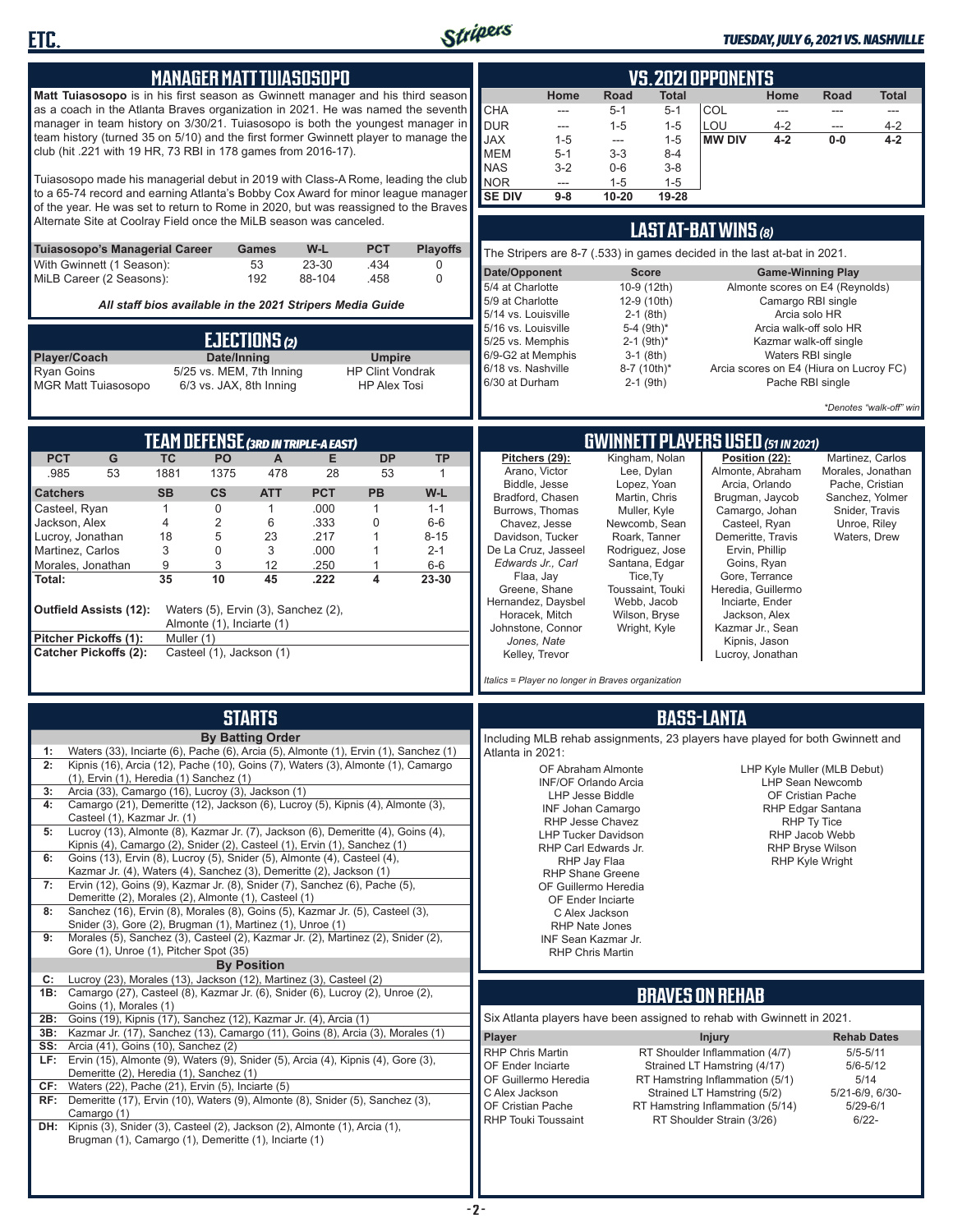### **STARTING PITCHER**



#### *TUESDAY, JULY 6, 2021 VS. NASHVILLE*

# **39****NOLAN KINGHam**

|      |         | <b>JEL BIOLAN TURDITANI</b>                                            | <b>BIO ON PAGE 66 OF MEDIA GUIDE</b> |
|------|---------|------------------------------------------------------------------------|--------------------------------------|
| B/T: | R/R     | <b>BORN:</b> 8/18/96 in Las Vegas, NV (Age 24)                         |                                      |
| HT:  | $6 - 4$ | <b>ACQUIRED:</b> Brayes' 12th Round Pick in 2018 June draft out of the |                                      |
| WT:  | 200     | University of Texas (Austin, TX).                                      |                                      |

**TONIGHT'S START:** Kingham makes his Coolray Field debut and second career Triple-A start in game one of a seven-game series vs. Nashville ... It is his 11th start overall this year between Gwinnett and Double-A Mississippi (5-2, 3.09 ERA, 1.17 WHIP, .256 BAA) ... All-time as a starter, is 12-14 with a 3.75 ERA, 1.21 WHIP, and .261 BAA in 40 starts, including four complete games and three CG shutouts.

**PROSPECTING:** Entering the year, was ranked by *Baseball America* as having the "Best Control" in the Braves organization.

*2021 SEASON:* Opened with Double-A Mississippi and went 5-1 with a 2.29 ERA and .234 BAA in nine starts from 5/6-6/23 ... In his last six starts with the M-Braves, went 4-0 with a 1.15 ERA and .208 BAA ... Did not allow a run over his final 27.0 IP with Mississippi, spanning four starts ... As of 6/28, ranked among Double-A South pitching leaders in innings (1st, 55.0), wins (T-1st, 5), winning percentage (T-2nd, .833), ERA (5th, 2.29), and WHIP (6th, 1.04) ... Named the Double-A South Pitcher of the Month for June (3-0, 0.83 ERA, 0.83 WHIP, .193 BAA in 5 starts) ... Promoted to Gwinnett on 6/29 and made his Triple-A debut that night at Durham (loss, 3.1 IP, 9 H, 6 ER, 2 HR, 2 BB, 2 SO) ... In that 6/29 outing, saw his scoreless streak snapped at 28.0 IP.

*2021 SPRING TRAINING:* Was a non-roster invite to Atlanta's MLB Spring Training for the first time in his career ... Made one relief appearance on 3/13 vs. Boston (1.0 IP, 3 H, 4 R, 4 ER, 1 HR, 1 BB, 1 SO).

*CAREER HIGHLIGHTS:* **2018:** Made his pro debut with Rookie-level Danville (2-0, 4.56 ERA, .297 BAA in 11G, 3 starts) ... **2019:** Combined to go 7-12 with a 3.92 ERA and .260 BAA in 27 starts between Class-A Rome (1-1, 0.56 ERA in 3 starts), Advanced-A Florida (4-8, 4.43 ERA, 3 CG in 18 starts), and Double-A Mississippi (2-3, 3.79 ERA, 1 CG in 6 starts) ... Named Florida State League Pitcher of the Week on 6/2 (2-hit CG SHO on 5/31 vs. Palm Beach) ... **2020:** Was not included in the Braves' 60-man player pool and was not at the Alternate Training Site.

|              | <b>KINGHAM'S OVERALL STATS</b> |           |            |       |    |           |     |            |             |  |  |  |
|--------------|--------------------------------|-----------|------------|-------|----|-----------|-----|------------|-------------|--|--|--|
| Year         | Team                           | W-L       | <b>ERA</b> | G/GS  | НR | <b>BB</b> | SΟ  | <b>BAA</b> | <b>WHIP</b> |  |  |  |
| 12021        | Mississippi (AA)               | $5 - 1$   | 2.29       | 9/9   |    | 9         | 37  | .234       | 1.04        |  |  |  |
|              | Gwinnett (AAA)                 | $0 - 1$   | 16.20      | 1/1   |    |           |     | .500       | 3.30        |  |  |  |
| MiLB Career: |                                | $14 - 14$ | 3.78       | 48/40 | 18 | 54        | 173 | .262       | 1.22        |  |  |  |
| MLB Career:  |                                | $0 - 0$   |            | 0/0   |    |           |     |            |             |  |  |  |

|          | <b>KINGHAM'S 2021 SPLITS (WITH GWINNETT)</b> |           |                     |
|----------|----------------------------------------------|-----------|---------------------|
| Home:    | $0-0, - -$ ERA $(0G)$                        | Road:     | 0-1, 16.20 ERA (1G) |
| Day:     | $0-0, - -$ ERA $(0G)$                        | Night:    | 0-1, 16.20 ERA (1G) |
| Starter: | 0-1, 16.20 ERA (1G)                          | Reliever: | $0-0, - -$ ERA (0G) |
| Vs. LHB: | .500 BAA, 2 HR                               | Vs. RHB:  | .--- BAA. 0 HR      |

|                    |       |            |                | <b>KINGHAM VS. NASHVILLE</b> |    |    |           |           |           |
|--------------------|-------|------------|----------------|------------------------------|----|----|-----------|-----------|-----------|
|                    | W-L   | <b>ERA</b> | G GS           | IP -                         | -H | ER | <b>HR</b> | <b>BB</b> | <b>SO</b> |
|                    | 0-0   | $-1 - 1$   | $\overline{0}$ | 0.0                          | 0  |    |           |           |           |
| $2021:$<br>Career: | $0-0$ | $\sim$     | $\overline{0}$ | 0.0                          | 0  |    |           |           |           |

|             | <b>KINGHAM'S HIGHS &amp; LOWS</b> |                                      |  |  |  |  |  |  |  |  |
|-------------|-----------------------------------|--------------------------------------|--|--|--|--|--|--|--|--|
|             | <b>Season</b>                     | Career (MiLB and MLB)                |  |  |  |  |  |  |  |  |
| IP:         | 8.2 (6/12 @ BLX)                  | 9.0 (4x, last: 9/1/19, MIS vs. CHAT) |  |  |  |  |  |  |  |  |
| Iso:        | 6 (3x, last: 6/23 vs. TNS)        | 11 (5/20/19, FLA @ TAM)              |  |  |  |  |  |  |  |  |
| IBB:        | 4 (5/6 vs. PNS)                   | 4 (3x, last: 5/6/21, MIS vs. PNS)    |  |  |  |  |  |  |  |  |
| IH:         | 9(6/29@DUR)                       | 10 (4/25/19, FLA @ STL)              |  |  |  |  |  |  |  |  |
| <b>IER:</b> | 6(6/29@DUR)                       | 7 (4x, last: 8/21/19, MIS vs. PNS)   |  |  |  |  |  |  |  |  |
| Low-Hit CG: | None                              | 2 H (5/31/19, FLA vs. PMB)           |  |  |  |  |  |  |  |  |
| Low-R CG:   | None                              | 0 R (3x, last: 6/18/19, FLA @ DBT)   |  |  |  |  |  |  |  |  |

| KINGHAM AT THE PLATE |      |    |   |  |    |    |           |            |           |           |  |
|----------------------|------|----|---|--|----|----|-----------|------------|-----------|-----------|--|
|                      | AVG. | AВ | R |  | 2B | 3B | <b>HR</b> | <b>RBI</b> | <b>BB</b> | <b>SO</b> |  |
| 2021:                | .000 |    |   |  |    |    |           |            |           |           |  |
| MiLB Career:         | .000 | 5  |   |  |    |    |           |            |           |           |  |
| <b>MLB Career:</b>   |      |    |   |  |    |    |           |            |           |           |  |

|            | KINGHAM'S 2021 STARTS (ALL LEVELS) |               |           |   |   |    |    |           |           |           |                     |              |                                                   |
|------------|------------------------------------|---------------|-----------|---|---|----|----|-----------|-----------|-----------|---------------------|--------------|---------------------------------------------------|
| Team       | Date/Opp.                          | <b>Result</b> | <b>IP</b> | н | R | ER | HR | <b>BB</b> | <b>SO</b> | NP-S      | Opp. Starter        | <b>Final</b> | <b>Notes</b>                                      |
| <b>MIS</b> | 5/6 vs. PNS                        | $L.0-1$       | 4.0       |   |   |    |    |           |           | 81-50     | Jake Eder           | $L. 1 - 5$   | All ER allowed in 5th, did not record an out.     |
| <b>MIS</b> | 5/12 at BLX                        | W. 1-1        | 5.0       |   |   |    |    |           |           | 80-52     | Noah Zavolas        | W. 6-3       | Exited with 3-2 lead after 5.0 innings pitched.   |
| <b>MIS</b> | 5/19 vs. CHA                       | ND.           | 7.0       | 8 |   |    |    |           |           | 79-54     | Nick Lodolo         | W. 4-3       | Tossed 6.0 scoreless innings, 3 R came in 7th.    |
| <b>MIS</b> | 5/25 vs. MTG                       | W. 2-1        | 6.1       |   |   |    |    |           | 'n.       | 83-58     | <b>Tobias Mvers</b> | W. 4-3       | Five of seven hits allowed were singles.          |
| <b>MIS</b> | 6/1 at PNS                         | <b>ND</b>     | 4.2       | 8 |   |    |    |           |           | $90 - 61$ | Jake Eder           | $L.3-4$      | Faced 22 batters while recording 14 outs.         |
| <b>MIS</b> | 6/6 at PNS                         | <b>ND</b>     | 6.0       |   |   |    |    |           |           | 79-60     | Jake Eder           | W. 4-3       | Lone run allowed was a leadoff HR in 1st.         |
| <b>MIS</b> | $6/12$ at BLX                      | W. 3-1        | 8.2       | 4 |   |    |    |           | 5         | 91-68     | Ethan Small         | W. 3-0       | Was one out shy of fourth career CG shutout.      |
| <b>MIS</b> | $6/18$ vs. BIR                     | W. 4-1        | 6.0       |   |   |    |    |           |           | 82-61     | Emilio Vargas       | W. 8-4       | Struck out the side in the second inning.         |
| <b>MIS</b> | 6/23 vs. TNS                       | W. 5-1        |           | h |   |    |    |           |           | 91-67     | Cam Sanders         | W. 3-0       | Extended scorless inning streak to 27.0 IP.       |
| <b>GWN</b> | 6/29 at DUR                        | $L, 0-1$      | 3.1       |   | 6 | 6  |    |           |           | 82-51     | Joe Ryan            | $L.3-8$      | Scoreless streak snapped at 28.0 IP in AAA debut. |
|            |                                    |               |           |   |   |    |    |           |           |           |                     |              |                                                   |

|                     |         |            |    |    |         | <b>STRIPERS STARTING PITCHERS</b> |                            |                                                    |
|---------------------|---------|------------|----|----|---------|-----------------------------------|----------------------------|----------------------------------------------------|
| <b>Pitcher</b>      | W-L     | <b>ERA</b> | GS | QS |         | <b>Team W-L Run Support</b>       | <b>Last Gwinnett Start</b> | <b>Final Line</b>                                  |
| Davidson, Tucker    | $2 - 1$ | 0.90       |    |    | $2 - 1$ | 5.33 RPG (16 Tot.)                | 5/23 at NAS (L)            | 6.0 IP, 1 H, 1 R, 1 ER, 1 BB, 9 SO, 1 HR (82p/51s) |
| De La Cruz. Jasseel | $0 - 2$ | 7.28       | 9  |    | $4 - 5$ | 1.89 RPG (17 Tot.)                | 7/4 at DUR (ND)            | 0.2 IP, 2 H, 4 R, 4 ER, 4 BB, 1 SO, 1 HR (33p/11s) |
| Johnstone, Connor   | 1-6     | 7.63       | 10 |    | $3 - 7$ | 2.00 RPG (20 Tot.)                | 6/23-G2 at NOR (L)         | 2.2 IP, 7 H, 5 R, 5 ER, 1 BB, 2 SO, 2 HR (49p/34s) |
| Kingham, Nolan      | $0 - 1$ | 16.20      |    |    | $0 - 1$ | $0.00$ RPG $(0$ Tot.)             | $6/29$ at DUR $(L)$        | 3.1 IP, 9 H, 6 R, 6 ER, 2 BB, 2 SO, 2 HR (82p/51s) |
| Muller, Kyle        | $2 - 1$ | 4.60       |    |    | $6 - 1$ | 4.71 RPG (33 Tot.)                | 6/9-G2 at MEM (ND)         | 6.0 IP, 1 H, 1 R, 1 ER, 2 BB, 6 SO (88p/53s)       |
| Rodriguez, Jose     | $0 - 2$ | 13.03      | 4  |    | $0 - 4$ | 0.50 RPG (2 Tot.)                 | 7/3 at DUR (ND)            | 4.0 IP, 5 H, 2 R, 2 ER, 0 BB, 4 SO, 2 HR (63p/41s) |
| Toussaint, Touki    | $0 - 1$ | 11.57      |    | 0  | $0 - 2$ | 1.50 RPG (3 Tot.)                 | $7/2$ at DUR (L)           | 2.2 IP, 5 H, 6 R, 6 ER, 5 BB, 5 SO (74p/39s)       |
| Wilson, Bryse       | $4 - 2$ | 3.97       | 8  |    | $6 - 2$ | 3.00 RPG (24 Tot.)                | 6/30 at DUR (ND)           | 7.0 IP, 3 H, 0 R, 1 BB, 7 SO (91p/58s)             |
| Wright, Kyle        | 1-3     | 4.06       | 9  |    | $2 - 7$ | 1.44 RPG (13 Tot.)                | $7/1$ at DUR $(L)$         | 6.0 IP, 3 H, 4 R, 4 ER, 6 BB, 5 SO, 1 HR (84p/42s) |
| Total:              | $10-19$ | 5.51       | 53 | 8  | 23-30   | 2.42 RPG (128 Tot.)               |                            |                                                    |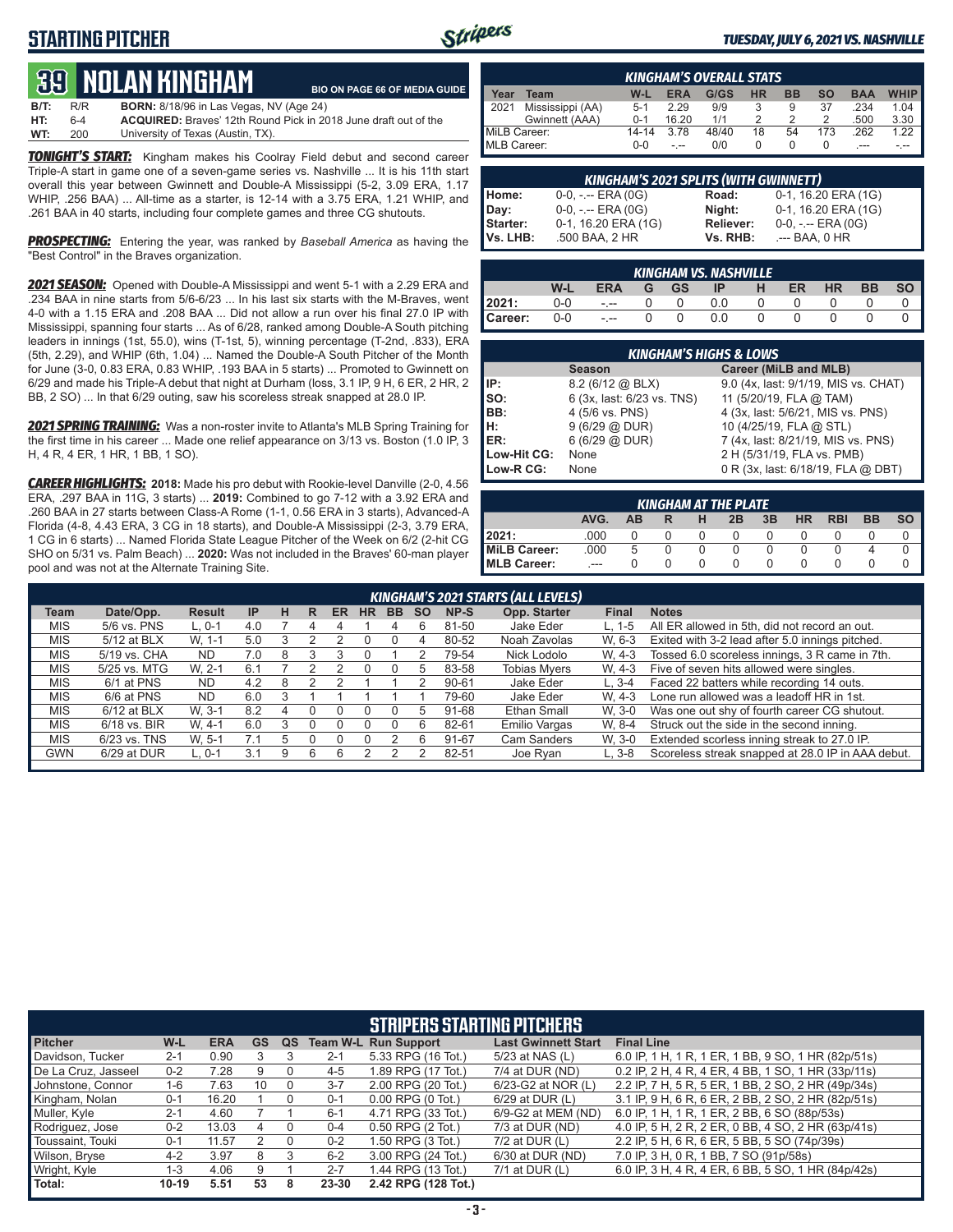#### **BULLPEN**



|                                | <b>STRIPERS PITCHING BREAKDOWN</b> |            |       |             |     |           |                                 |           |            |  |  |
|--------------------------------|------------------------------------|------------|-------|-------------|-----|-----------|---------------------------------|-----------|------------|--|--|
|                                | W-L                                | <b>ERA</b> | IP    | R           | ER  | <b>HR</b> | <b>BB</b>                       | <b>SO</b> | <b>BAA</b> |  |  |
| Starters:                      | $10 - 19$                          | 5.51       | 219.0 | 140         | 134 | 36        | 96                              | 224       | .275       |  |  |
| <b>Relievers:</b>              | $13 - 11$                          | 2.97       | 239.1 | 91          | 79  | 23        | 88                              | 281       | .216       |  |  |
| Total:                         | 23-30                              | 4.18       | 458.1 | 231         | 213 | 59        | 184                             | 505       | .245       |  |  |
| <b>Saves/Opp:</b> 5/16 (31.3%) |                                    |            |       | Holds: $18$ |     |           | <b>IR/Scored: 45/14 (31.1%)</b> |           |            |  |  |

|                       |           |            | <b>PITCHING BY MONTH</b> |     |     |           |           |           |            |
|-----------------------|-----------|------------|--------------------------|-----|-----|-----------|-----------|-----------|------------|
|                       | W-L       | <b>ERA</b> | IP                       | R   | ER  | <b>HR</b> | <b>BB</b> | <b>SO</b> | <b>BAA</b> |
| May:                  | $14 - 10$ | 3.50       | 211.0                    | 90  | 82  | 28        | 65        | 240       | .222       |
| June:                 | $9 - 16$  | 4.55       | 213.2                    | 115 | 108 | 26        | 94        | 223       | .263       |
| July:                 | $0 - 4$   | 6.14       | 33.2                     | 26  | 23  | 5         | 25        | 52        | .279       |
| August:<br>September: |           |            |                          |     |     |           |           |           |            |

|                     | <b>RELIEF SUMMARY (CURRENT STRIPERS ONLY)</b> |      |    |               |                          |               |              |                                                                  |                         |  |  |
|---------------------|-----------------------------------------------|------|----|---------------|--------------------------|---------------|--------------|------------------------------------------------------------------|-------------------------|--|--|
| <b>Pitcher</b>      | $W-L$                                         | ERA  | G  | <b>GF</b>     | <b>HLD</b>               | <b>SV/OPP</b> | <b>IR/RS</b> | <b>Last Gwinnett Relief Outing</b>                               | <b>Scoreless Streak</b> |  |  |
| Arano, Victor       | $0 - 1$                                       | 3.45 | 15 | $\mathbf b$   | 2                        | 1/3           | 2/0          | 7/4 at DUR: 1.1 IP, 1 H, 0 R, 1 BB, 3 SO, 1 WP (22p/13s)         | 2G (2.1 IP)             |  |  |
| Biddle, Jesse (L)   | $0 - 1$                                       | 2.38 |    | 2             | $\overline{\phantom{a}}$ | 0/1           | 5/2          | 6/29 at DUR: 1.1 IP, 0 H, 0 R, 0 BB, 4 SO (20p/14s)              | 3G (3.0 IP)             |  |  |
| Bradford, Chasen    | $3-0$                                         | 3.42 | 16 |               | 2                        | 0/1           | 2/2          | 7/2 at DUR: 2.0 IP, 5 H, 3 R, 3 ER, 0 BB, 2 SO (30p/23s)         | $-1G$                   |  |  |
| Burrows, Thomas (L) | $1 - 0$                                       | 3.00 | 15 |               | 3                        | 0/0           | 12/3         | 7/2 at DUR: 1.1 IP, 2 H, 0 R, 0 BB, 2 SO (25p/18s)               | 5G (7.0 IP)             |  |  |
| De La Cruz. Jasseel | $0 - 0$                                       | 5.40 | 2  |               |                          | 0/0           | 0/0          | 5/11 vs. LOU: 1.0 IP, 0 H, 0 R, 0 BB, 1 SO (9p/7s)               | 1G (1.0 IP)             |  |  |
| Flaa, Jay           | $0 - 1$                                       | .32  | 12 |               | 2                        | 0/0           | 2/0          | 7/4 at DUR: 2.0 IP, 0 H, 0 R, 0 BB, 4 SO (31p/19s)               | 1G (2.0 IP)             |  |  |
| Horacek. Mitch (L)  | $1 - 2$                                       | 4.76 | 10 | 2             | ٠                        | 0/0           | 0/0          | 7/4 at DUR: 1.2 IP, 0 H, 0 R, 0 BB, 0 SO (20p/13s)               | 2G (2.2 IP)             |  |  |
| Johnstone, Connor   | $0 - 0$                                       | 0.00 |    |               |                          | 0/0           | 5/3          | 7/3 at DUR: 1.0 IP, 1 H, 2 R, 0 ER, 2 BB, 1 SO (31p/17s)         | -1G                     |  |  |
| Lee, Dylan (L)      | $2 - 0$                                       | .96  | 15 | 3             |                          | 0/1           | 3/0          | 7/3 at DUR: 2.0 IP, 0 H, 0 R, 0 BB, 2 SO (23p/18s)               | 1G (2.0 IP)             |  |  |
| Lopez, Yoan         | $2 - 2$                                       | 4.22 | 11 | 4             |                          | 0/1           | 2/2          | 7/4 at DUR (L): 0.1 IP, 3 H, 1 R, 1 ER, 1 BB, 1 SO (17p/10s)     | $-1G$                   |  |  |
| Newcomb, Sean (L)   | $0 - 0$                                       | 0.00 | 3  | $\mathcal{P}$ | $\Omega$                 | 0/0           | 0/0          | 7/3 at DUR: 1.0 IP, 1 H, 0 R, 1 BB, 3 SO (27p/15s)               | 3G (3.0 IP)             |  |  |
| Roark, Tanner       | $1 - 1$                                       | 3.48 | 10 |               |                          | 0/1           | 0/0          | 7/4 at DUR: 2.0 IP, 1 H, 0 R, 1 BB, 3 SO (43p/25s)               | 1G (2.0 IP)             |  |  |
| Rodriguez, Jose     | $0 - 0$                                       | 3.60 |    |               |                          | 0/0           | 0/0          | 5/26 vs. MEM: 1.0 IP, 2 H, 1 R, 1 ER, 0 BB, 1 SO, 1 HR (13p/10s) | $-2G$                   |  |  |
| Tice, Ty            | $0-0$                                         | .29  |    | 2             |                          | 0/0           | 5/1          | 7/2 at DUR: 1.0 IP, 2 H, 0 R, 0 BB, 1 SO (19p/10s)               | 5G (4.2 IP)             |  |  |

### **54 VICTOR ARANO** *- RHP - 26 YRS - COSAMALOAPAN, MEXICO*

- **• 2021 with GWN: 5/14 vs. LOU:** Earned GWN's first save of 2021 (1.0 IP, 1 H). **• 2021 with ATL:** Recalled on 5/8, but did not pitch ... Optioned on 5/10 ... DFA'd and outrighted to Gwinnett on 6/6.
- **• Spring Training:** 0-1, 34.71 ERA, .538 BAA, 1 SV in 3G with Atlanta.
- **• 2020:** Was a member of Philadelphia's 60-man player pool, but spent the entire year at the Alternate Site in Lehigh Valley ... DFA'd by the Phillies on 1/18.
- **• 2019:** Limited to just 6G with Triple-A Lehigh Valley (2-0, 0.00 ERA in 3G) and Philadelphia (1-0, 3.86 ERA in 3G) ... Was on injured list from 4/20-end of season (right elbow inflammation).
- **• Acquired:** Claimed off waivers from Philadelphia (1/22/21) ... Originally signed by the Los Angeles Dodgers as a non-drafted free agent (4/4/13).

**• MLB Career:** 3-2, 2.65 ERA, .224 BAA, 3 SV in 73G with Philadelphia (2017-19).

### **48 JESSE BIDDLE** *- LHP - 29 YRS - PHILADELPHIA, PA*

**• 2021 with GWN: 5/22-6/13:** Posted a 1.50 ERA (1 ER in 6.0 IP) over 6 outings.

- **• 2021 with ATL:** Had his contract selected on 4/17, pitched in 8G with the Braves (0-0, 8.44 ERA, 10 ER in 10.2 IP) ... DFA'd on 5/17, outrighted to Gwinnett on 5/19.
- **• Spring Training:** 0-0, 3.00 ERA, .257 BAA, 2 SV in 9G with Cincinnati ... Released on 3/26 after re-signing as MiLB FA on 12/11/20.
- **• 2020:** Opened the year at Cincinnati's Alternate Training Site ... Contract selected on 8/25 (0-0, 0.00 ERA, 0 ER in 0.2 IP in 1G) ... Placed on 10-day injured list on 8/29 (left shoulder impingement) and missed the remainder of the year.
- **• Acquired:** MiLB FA (4/2/21) ... Originally Philadelphia's 1st-round pick (27th overall) in 2010 out of Germantown Friends High School (Philadelphia, PA).
- **• MLB Career:** 6-2, 5.07 ERA, .261 BAA, 1 SV in 99G with ATL (2018-19, 2021), SEA (2019), TEX (2019), CIN (2020).

#### **28 CHASEN BRADFORD** *- RHP - 31 YRS - LAS VEGAS, NV*

- **• 2021 with GWN:** All 3 of his wins have been 2.0-IP outings: 5/15 vs. LOU (1 H, 0 R, 2 SO), 6/16 vs. NAS (3 H, 1 ER, 3 SO), and 6/24 at NOR (0 H, 0 R, 1 BB, 3 SO) ... **5/7-6/13:** Posted a team-best 16.0-IP scoreless streak over 10G (6 H, 3 BB, 12 SO).
- **• 2020:** Re-signed by Seattle to an MiLB deal on 1/15, but was not included on the Mariners' 60-man player pool ... Did not play.
- **• 2019:** Split time between Seattle (0-0, 4.86 ERA, 1 SV in 12G) and Triple-A Tacoma (0-0, 6.75 ERA, 1 SV in 5G).
- **• Acquired:** MiLB FA (3/15/21) ... Originally the New York Mets' 35th round pick in 2011 out of the University of Central Florida.
- **• MLB Career:** 7-0, 3.89 ERA, .253 BAA, 1 SV in 86G with NYM, SEA (2017-19).

# **49 THOMAS BURROWS** *- RHP - 26 YRS - FLORENCE, AL*

- **• 2021 with GWN: Has struck out 12 over 7.0 scoreless IP (3 H, 1 BB) in last 5G since 6/20** ... **5/26 vs. MEM:** Earned his first win (1.0 IP, 0 H, 0 R, 2 SO).
- **• MLB.com Prospect Rankings:** #21 (Braves Top 30).
- **• Spring Training:** 0-1, 6.75 ERA, .222 BAA, 0 SV in 4G with Atlanta.
- **• 2020:** Was an NRI to Spring Training, but not included on 60-man player pool.
- **• 2019:** Went 2-4 with a 4.42 ERA, .221 BAA, and 7 saves (7-for-9) in 43G between Double-A Mississippi and Gwinnett ... Stranded 16 of 17 inherited runners with the Stripers (94.1%) ... Won Atlanta's Bill Lucas Award for community service.
- **• Acquired:** Via trade with Seattle (1/11/17) ... Originally the Mariners' 4th-round pick in 2016 out of the University of Alabama.

### **45 JAY FLAA** *- RHP - 29 YRS - BISMARCK, ND*

- **• 2021 with GWN: 5/13-6/24:** Did not allow an ER over his first 10G (1 R in 11.0 IP, 7 H, 9 BB, 15 SO, .171 BAA).
- **• 2021 with ATL:** From 5/23-5/30, went 0-0 with a 27.00 ERA (4 ER in 1.1 IP) in 1G. **• 2021 with BAL:** Selected by Baltimore on 4/26 and made his MLB debut on 4/27
- vs. the NY Yankees (1.1 IP, 2 BB, 1 SO, struck out Aaron Judge) ... Optioned on 4/28, appeared in 1G with Triple-A Norfolk (0-0, 16.20) ... DFA'd on 5/8.
- **• Spring Training:** 0-0, 3.38 ERA, .200 BAA, 0 SV in 3G with Baltimore.
- **• 2020:** Was not on Baltimore's 60-man player pool, did not play.
- **• 2019:** Went 2-5 with a 4.69 ERA, .256 BAA, and 5 SV in 40G (3 starts) between Double-A Bowie and Norfolk (2-3, 5.24 ERA, 4 SV in 29G during Triple-A debut).
- **• Acquired:** Claimed off waivers from Baltimore (5/11/21) ... Originally the Orioles' 6th-round pick in 2015 out of North Dakota State University (Fargo, ND).
- **• MLB Career:** 0-0, 13.50 ERA, .300 BAA in 2G with Baltimore, Atlanta (2021).

### **59 MITCH HORACEK** *- LHP - 29 YRS - LITTLETON, CO*

- **• 2020 with GWN: 5/14 vs. LOU:** Earned his first win as a Striper (1.0 IP, 1 H, 0 R) ... Was on the Development List from 5/25-5/30 and 6/2-6/15.
- **• Spring Training:** Did not pitch in Atlanta's MLB camp.
- **• 2020:** Signed with Minnesota, but was not on the Twins' 60-man player pool. **• 2019:** Pitched for both Double-A Hartford (4-0, 2.48 ERA in 34G) and Triple-A
- Albuquerque (1-1, 18.75 ERA in 12G) in the Colorado Rockies organization. **• Acquired:** MiLB FA (3/25/21) ... Originally Baltimore's 9th-round pick in 2013 out
- of Dartmouth College (Hanover, NH).

### **51 CONNOR JOHNSTONE** *- RHP - 26 YRS - SAN DIEGO, CA*

- **• Leaderboard:** Entering 7/6, is among Triple-A East top 10 in starts (T-4th, 10).
- **• 2021 with GWN: Is 0-0 with a 0.00 ERA and .095 BAA in 4G in relief (1-6, 7.63 ERA, .320 BAA in 10 starts)** ... **5/4-5/8:** Threw 8.0 scoreless IP over his first 2 outings, includinga 5.0-inning spot start (win, 1 H, 0 BB, 5 SO) on 5/8 at CLT.
- **• Spring Training:** 0-1, 4.76 ERA, .273 BAA, 1 SV in 6G with Atlanta.
- **• 2020:** Was an NRI to Braves Spring Training, but not on 60-man player pool.
- **• 2019:** With Double-A Mississippi and Gwinnett, went 7-4 with a 4.24 ERA, .296
- BAA, and 1 SV in 35G (7 starts) ... His 7 wins ranked T-8th in the Braves org. **• Acquired:** Braves 21st-round pick in 2017 out of Wake Forest University.
- 
- **• Local Product:** Played baseball at Roswell High School (Roswell, GA).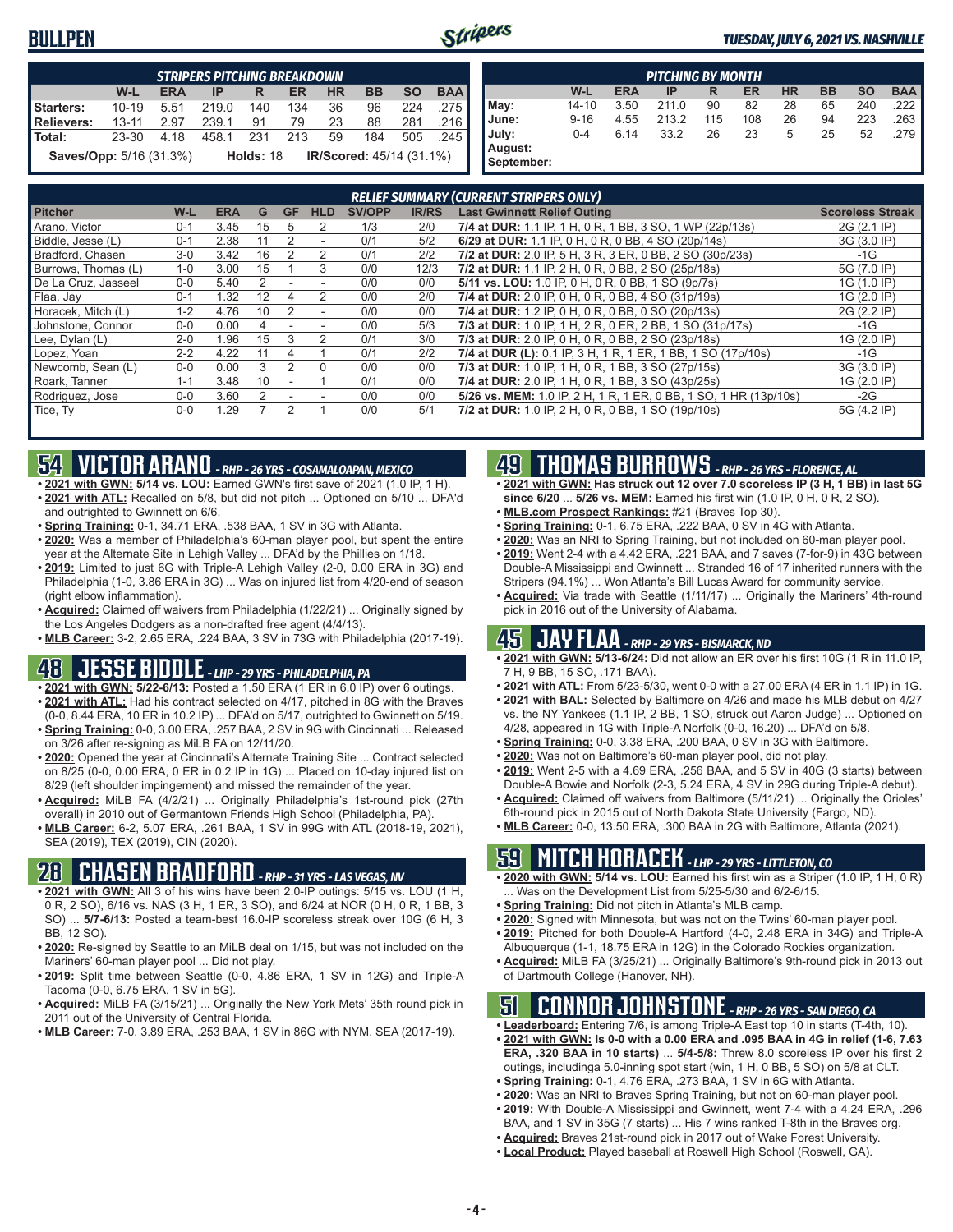#### **BULLPEN**



#### *TUESDAY, JULY 6, 2021 VS. NASHVILLE*

# **58 DYLAN LEE** *- LHP - 26 YRS - DINUBA, CA*

- **• 2021 with GWN: Has a 1.76 ERA (3 ER in 15.1 IP) and .151 BAA over his last 11G since 5/26** ... **5/4 at CLT:** Earned the win in his Stripers' debut (2.0 IP, 1 H, 1 R, 0 ER, 0 BB, 3 SO in 10-9 win in 12 innings) ... **6/11 at MEM:** Recorded his first pro hit, a double (1-for-2, R).
- **• Spring Training:** 0-0, 0.00 ERA, 0 SV in 2G with Miami ... Released on 3/29.
- **• 2020:** Was a non-roster invite to Marlins Spring Training, but was not on Miami's 60-man player pool ... Did not play.
- **• 2019:** Logged 45G between Double-A Jacksonville (0-3, 1.91 ERA, .176 BAA, 13 SV in 32G) and Triple-A New Orleans (1-3, 4.71 ERA, .329 BAA, 0 SV in 13G).
- **• Acquired:** MiLB FA (4/15/21) ... Originally Miami's 10th-round pick in 2016 out of Cal State Fresno (Fresno, CA).

# **55 YOAN LOPEZ** *- RHP - 28 YRS - NUEVA GERONA, CUBA*

- **• 2021 with GWN:** Has earned both of his wins with the Stripers in extra innings, 6/9-G2 at MEM (1.0 IP, 1 H, 0 R in 3-1 win in 8 innings) and 6/18 vs. NAS (1.0 IP, 2 H, 1 R, 0 ER, 1 SO in 8-7 win in 10 innings).
- **• 2021 with ARI:** Began the season on Arizona's Opening Day roster ... In 2 stints, went 0-0 with a 6.57 ERA (9 ER in 12.1 IP) and 0 SV (0-for-3) in 13G ... DFA'd on 5/20, traded to Atlanta on 5/22 and optioned to Gwinnett.
- **• Spring Training:** 1-0, 4.91 ERA, .214 BAA, 0 SV in 8G with Arizona.
- **• 2020:** In 20G with Arizona, went 0-1 with a 5.95 ERA, .269 BAA, and 2 holds.
- **• 2019:** Set MLB career highs in G (70) and holds (21), going 2-7 with a 3.41 ERA, .232 BAA, and 1 SV (1-for-4) with the D-backs.
- **• Acquired:** Via trade with Arizona in exchange for CF Deivi Estrada (5/22/21) ... Originally signed by the D-backs as a NDFA out of Cuba (1/16/15).
- **• MLB Career:** 2-8, 4.25 ERA, .252 BAA, 1 SV in 113G with Arizona (2018-21).

### **24 SEAN NEWCOMB** *- LHP - 28 YRS - BROCKTON, MA*

- **• 2021 with GWN:** Has been optioned twice, on 5/5 and 6/30 ... **Has struck out 8 over 3.0 scoreless IP (1 H, 1 BB) in 3G**.
- **• Gwinnett Career:** 5-4 with a 2.66 ERA and .203 BAA in 18G (14GS) since 2017.
- **• 2021 with ATL:** In 23G, is 2-0 with a 5.82 ERA, .222 BAA, and 1 SV (1-for-2).
- **• Spring Training:** 0-0, 1.29 ERA, .227 BAA, 0 SV in 6G (1GS) with Atlanta.
- **• 2020:** Made just 4 starts with the Braves (0-2, 11.20 ERA) ... Spent most of the year at the Alternate Training Site at Coolray Field.
- **• Acquired:** Via trade with the Los Angeles Angels in exchange for SS Andrelton Simmons (11/12/15) ... Originally the Angels' 1st-round pick (15th overall) in 2014 out of the University of Hartford (West Hartford, CT).
- **• MLB Career:** 24-23, 4.26 ERA, .241 BAA, 2 SV in 132G (57GS) with Atlanta (2017-21) ... In 6G during the 2018-19 Postseasons, went 1-0 with a 1.08 ERA.

# **57 TANNER ROARK** *- RHP - 34 YRS - WILMINGTON, IL*

- 2021 with GWN: 5/23 at NAS: Struck out 3 over 1.0 IP in his Stripers debut **6/10 at MEM:** Tossed 2.0 innings in relief (1 H, 0 R, 1 BB, 1 SO) for first win ... **6/4-6/20:** Pitched 11.0 scoreless innings over 5G (8 H, 4 BB, 11 SO, .205 BAA).
- **• 2021 with ATL:** Contract selected on 6/24, but did not pitch before being optioned back to Gwinnett on 6/27.
- **• 2021 with TOR:** Was on Toronto's Opening Day roster, went 0-1 with a 6.43 ERA in 3G (1 start) ... Released by the Blue Jays on 5/3.
- **• Spring Training:** 2-1, 8.44 ERA, .295 BAA in 4 starts with Toronto.
- **• 2020:** Made 11 starts with the Blue Jays, going 2-3 with a 6.80 ERA and .309 BAA.
- **• 2019:** Went 10-10 with a 4.35 ERA and .275 BAA in 31 starts with CIN and OAK.
- **• Acquired:** MiLB FA (5/10/21) ... Originally Texas's 25th-round pick in 2008 out of the University of Illinois at Urbana-Champaign.
- **• MLB Career:** 76-68, 3.85 ERA, .254 BAA, 1 SV in 227G (184 starts) with WSH, CIN, OAK, TOR (2013-21) ... Pitched in 2014 and 2016 Postseasons with Nationals (0-1, 3.86 ERA in 3G, 1 start).

#### **53 TY TICE** *- RHP - 24 YRS - PRAIRIE GROVE, AR*

- **• 2021 with GWN: Has been scored upon in just 1 of 7G (1.29 ERA, 1 ER in 7.0 IP, 4 H, 1 BB, 7 SO, .174 BAA)** ... **6/10 at MEM:** Threw 1.0 scoreless IP (0 H, 0 BB, 1 SO) in his Stripers debut, combining with 5 pitchers on a 2-hit shutout.
- **• 2021 with ATL:** Recalled on 6/20 and pitched once (6/21 at NYM, 1.0 IP, 1 H, 0 R, 1 BB, 0 SO) ... Optioned back to Gwinnett on 6/24.
- **• 2021 with TOR:** Recalled from the Alternate Training Site 3 times (4/9, 4/24, 5/22), went 0-0 with a 5.14 ERA (4 ER in 7.0 IP) in 4G during his MLB debut ... Also pitched once for Triple-A Buffalo (0 ER in 1.0 IP) ... DFA'd on 5/30.
- **• Spring Training:** 1-0, 9.00 ERA, .273 BAA, 0 SV in 6G with Toronto.
- **• 2020:** Spent the entire year at the Blue Jays' Alternate Training Site ... Did not reach the Majors ... Had his contract selected by Toronto on 11/20.
- **• 2019:** Between Double-A New Hampshire and Triple-A Buffalo, went 3-4 with a 2.34 ERA, .196 BAA, and 8 saves (8-for-12) in 46 relief appearances.
- **• Acquired:** Via trade from Toronto in exchange for cash (6/4/21) ... Originally the Blue Jays' 16th-round pick in 2017 out of Central Arkansas.
- **• MLB Career:** 0-0, 4.50 ERA, .303 BAA in 5G with Toronto, Atlanta (2021).

| <b>SCORELESS INNINGS STREAKS (10-PLUS INNINGS)</b> |         |                    |                       |  |  |  |  |  |  |  |  |
|----------------------------------------------------|---------|--------------------|-----------------------|--|--|--|--|--|--|--|--|
| Pitcher                                            | Length  | <b>Dates</b>       | <b>Stats</b>          |  |  |  |  |  |  |  |  |
| Bradford, C.                                       | 16.0 IP | 5/7-6/13 (10G)     | 1-0, 6 H, 3 BB, 12 SO |  |  |  |  |  |  |  |  |
| Wright, K                                          | 12.0 IP | $5/25 - 6/5$ (3GS) | 1-0, 11 H, 3 BB, 8 SO |  |  |  |  |  |  |  |  |
| Roark, T.                                          | 11.0 IP | $6/4 - 6/20$ (5G)  | 1-0, 8 H, 4 BB, 11 SO |  |  |  |  |  |  |  |  |

| <b>PITCHER AWARDS &amp; HONORS</b> |                                     |                         |  |  |  |  |  |  |  |
|------------------------------------|-------------------------------------|-------------------------|--|--|--|--|--|--|--|
| <b>Pitcher</b>                     | <b>Award/Date</b>                   | <b>Stats</b>            |  |  |  |  |  |  |  |
| l Wilson. B.                       | AAA East Pitcher of Week (6/28-7/4) | 0-0, 7.0 IP, 0 ER, 7 SO |  |  |  |  |  |  |  |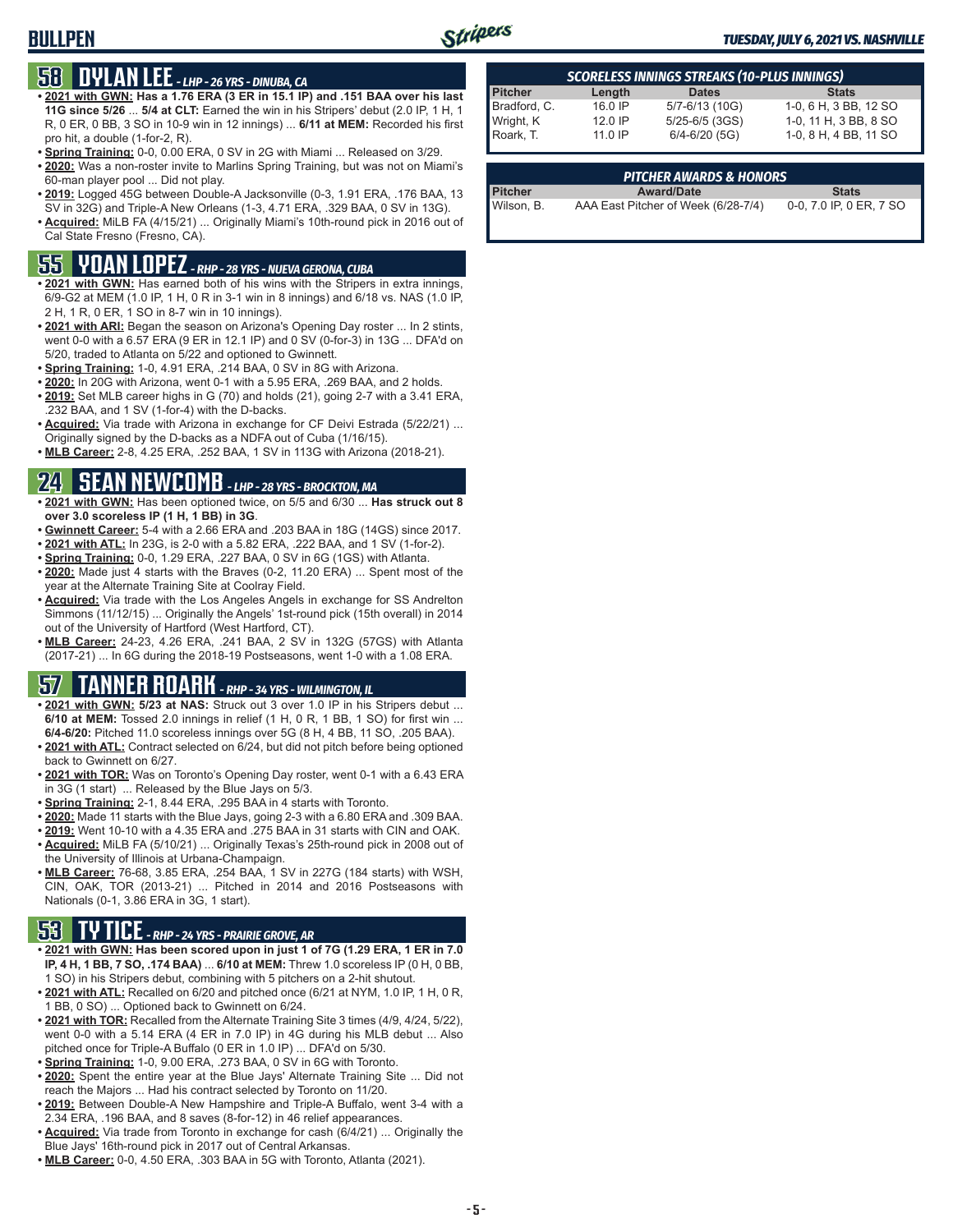#### Stripers **OFFENSE** *TUESDAY, JULY 6, 2021 VS. NASHVILLE TOTAL:* .238, 63 HR, .734 OPS *RISP:* .248, 17 HR, .754 OPS *RUNS/INNING: 1 2 3 4 5 6 7 8 9 X TOT Vs. LHP:* .248, 26 HR, .773 OPS *RISP/2O:* .214, 7 HR, .674 OPS **Stripers:** 44 25 17 30 23 29 26 34 22 11 261 *Vs. RHP:* .232, 37 HR, .711 OPS *LOADED:* .260, 3 HR, .838 OPS **Opponents:** 38 34 29 29 13 28 22 18 8 12 231

|                |                          |                |    |                          |                          |                          |                | <b>HOME RUNS</b>       |                                                  |                | <b>MULTI-GAMES</b>       |                |
|----------------|--------------------------|----------------|----|--------------------------|--------------------------|--------------------------|----------------|------------------------|--------------------------------------------------|----------------|--------------------------|----------------|
| Player         | 1R                       | 2R             | 3R | <b>GS</b>                | Tot.                     |                          |                | Off LH Off RH Team W-L | <b>Last HR with Gwinnett (Regular Season)</b>    | <b>Hit</b>     | <b>RBI</b>               | <b>HR</b>      |
| Almonte        | $\overline{2}$           |                |    |                          | 3                        |                          |                | $3-0$                  | 5/30/21 vs. MEM, 1R (RH Connor Jones)            | 8              | 5                        |                |
| Arcia          | 10                       | 3              |    |                          | 13                       | 6                        | $\overline{7}$ | $7 - 4$                | 7/3/21 at DUR, 1R/Leadoff (RH Shane Baz)         | 16             | 8                        | $\overline{ }$ |
| Brugman        |                          |                |    |                          |                          |                          |                | $0 - 0$                |                                                  |                |                          |                |
| Camargo        | 3                        | $\overline{2}$ | 4  |                          | 6                        | 3                        | 3              | $2 - 3$                | 7/1/21 at DUR, 1R (RH Brent Honeywell Jr.)       | 12             | 4                        |                |
| Casteel        | $\overline{a}$           | $\overline{2}$ | ۰  |                          | 3                        | $\overline{2}$           |                | $2 - 1$                | 6/24/21 at NOR, GS (LH Zac Lowther)              | 5              | 5                        |                |
| Demeritte      | 4                        | $\overline{2}$ |    |                          | 6                        | 4                        | 2              | $5 - 1$                | 5/30/21 vs. MEM, 1R (LH Bernardo Flores Jr.)     | $\overline{ }$ | 4                        |                |
| Ervin          | $\overline{2}$           |                |    |                          | 4                        | $\overline{2}$           | 2              | $3 - 1$                | 6/24/21 at NOR, 1R (RH Cody Carroll)             | 4              | 4                        | ٠              |
| Goins          |                          |                | ۰  |                          | $\overline{2}$           |                          |                | $1 - 1$                | 7/4/21 at DUR, 2R (RH Joe Ryan)                  | 10             | 6                        | ۰              |
| Gore           | $\overline{\phantom{a}}$ |                | ۰  |                          | $\overline{\phantom{a}}$ |                          |                | $0 - 0$                |                                                  | $\overline{2}$ |                          | ۰              |
| Heredia        | $\overline{\phantom{0}}$ |                |    |                          |                          |                          |                | $0 - 0$                |                                                  |                |                          |                |
| Inciarte       |                          |                |    |                          |                          |                          |                | $0 - 0$                |                                                  |                |                          |                |
| Jackson        | 3                        | $\overline{2}$ |    |                          | $\overline{ }$           | 4                        | 3              | $3 - 1$                | 7/2/21 at DUR, 1R (RH Chris Mazza) - 2nd of Game | 3              | 5                        | 2              |
| Kazmar Jr.     | 2                        |                |    | ۰                        | 4                        |                          | 3              | $1 - 3$                | 6/6/21 vs. JAX, 1R (RH Parker Bugg)              | $\overline{2}$ | 3                        |                |
| Kipnis         |                          |                |    |                          | 3                        |                          | 3              | $2 - 1$                | 6/26/21 at NOR, 1R (RH Conner Greene)            | 5              | 3                        |                |
| Lucroy         |                          |                |    |                          | $\overline{2}$           |                          | 2              | $1 - 1$                | 6/10/21 at MEM, 3R (RH Grant Black)              | 4              | 3                        | $\sim$         |
| Martinez       | $\overline{\phantom{0}}$ | ۰              | ۰  | $\overline{\phantom{a}}$ |                          |                          |                | $0 - 0$                |                                                  | $\overline{2}$ |                          | ٠              |
| <b>Morales</b> | $\overline{\phantom{0}}$ | ۰              |    | $\overline{\phantom{a}}$ |                          | $\overline{\phantom{a}}$ |                | $1 - 0$                | 5/7/21 at CLT, 3R (RH Joe De Carlo)              |                |                          |                |
| Pache          |                          |                |    |                          | $\overline{2}$           |                          |                | $1 - 0$                | 6/10/21 at MEM, 2R (LH Tyler Webb), 2nd of Game  | 3              | 3                        |                |
| Sanchez        |                          |                |    |                          |                          |                          |                | $1 - 0$                | 6/16/21 vs. NAS, 3R (RH Miguel Sanchez)          | 3              | $\overline{2}$           |                |
| Snider         | $\overline{2}$           |                |    |                          | $\overline{2}$           |                          | $\overline{2}$ | $2 - 0$                | 6/18/21 vs. NAS, 1R (RH Patrick Weigel)          |                | и                        |                |
| Unroe          | ÷.                       |                | ۰  | $\overline{\phantom{a}}$ | ۰                        |                          |                | $0 - 0$                | 7/19/19 vs. ROC, 1R (RH Drew Hutchison)          |                | $\overline{\phantom{a}}$ |                |
| Waters         | $\overline{2}$           |                |    |                          | 4                        | $\overline{2}$           | 2              | $0 - 3$                | 7/3/21 at DUR, 3R (RH Phoenix Sanders)           | 11             | 3                        |                |
| Total:         | 34                       | 17             | 9  | 3                        | 63                       |                          |                |                        |                                                  |                |                          |                |

#### *HOME RUN VARIANTS*

**Back-to-Back Homers (1x):** Almonte (GS) / Snider, 5/7 at CLT (1st Inning)

**Back-to-Back-to-Back Homers (1x):** Arcia (2R) / Camargo / Demeritte, 5/8 at CLT (6th Inning)

**Pinch-Hit Homers (2x):** Demeritte (1R), 5/12 vs. LOU (7th Inning) Casteel (2R), 6/3 vs. JAX (7th Inning)

**Leadoff (Game) Homers (2x):** Waters, 5/19 at NAS Arcia, 7/3 at DUR

**Walk-Off Homers (1x):** Arcia (Solo), 5/16 vs. LOU (9th Inning)

| <b>PINCH HITTERS</b> |       |                |                |                |          |                |                |
|----------------------|-------|----------------|----------------|----------------|----------|----------------|----------------|
| Player               | AVG.  | <b>AB</b>      | н              | 2B             | 3B       | <b>HR</b>      | <b>RBI</b>     |
| Almonte              | 1.000 |                |                | 0              | O        | 0              | $\overline{2}$ |
| Arcia                | ---   | $\Omega$       | 0              | 0              | $\Omega$ | $\mathbf 0$    | $\Omega$       |
| Casteel              | .158  | 19             | 3              | 1              | $\Omega$ | 1              | 4              |
| Demeritte            | .400  | 5              | $\overline{2}$ |                | $\Omega$ | 1              |                |
| Ervin                | .250  | 4              |                | $\Omega$       | $\Omega$ | $\mathbf 0$    |                |
| Goins                | .000  | $\overline{2}$ | 0              | $\Omega$       | $\Omega$ | $\mathbf 0$    | 0              |
| Gore                 | .333  | 3              | 1              | 0              | $\Omega$ | $\Omega$       | $\Omega$       |
| Kazmar Jr.           | .000  | 6              | 0              | $\Omega$       | $\Omega$ | 0              | $\Omega$       |
| Lucrov               | .000  | 3              | 0              | $\Omega$       | $\Omega$ | $\Omega$       | $\Omega$       |
| <b>Morales</b>       | .000  |                | 0              | $\Omega$       | $\Omega$ | $\mathbf 0$    | $\Omega$       |
| Pache                | ---   | $\Omega$       | 0              | 0              | $\Omega$ | $\mathbf 0$    | 0              |
| Sanchez              | .000  | 6              | $\Omega$       | $\Omega$       | $\Omega$ | $\mathbf 0$    | $\Omega$       |
| Snider               | .091  | 11             | 1              | $\Omega$       | $\Omega$ | $\mathbf 0$    | $\Omega$       |
| Unroe                | .000  | $\overline{4}$ | $\Omega$       | $\Omega$       | $\Omega$ | $\mathbf 0$    | $\Omega$       |
| Totals:              | .138  | 65             | 9              | $\overline{2}$ | $\bf{0}$ | $\overline{2}$ | 8              |

| <b>STRIPERS BATTING BY MONTH</b> |            |    |    |    |    |            |           |            |            |            |
|----------------------------------|------------|----|----|----|----|------------|-----------|------------|------------|------------|
|                                  | <b>AVG</b> | G  | 2B | 3B | HR | <b>RBI</b> | <b>SB</b> | <b>OBP</b> | <b>SLG</b> | <b>OPS</b> |
| May:                             | .254       | 24 | 43 | 2  | 36 | 138        | 24        | .366       | .445       | .811       |
| <b>June:</b>                     | .227       | 25 | 36 | 3  | 21 | 88         | 23        | .308       | .357       | .665       |
| July:                            | .206       | 4  | 5  | 0  | 6  | 17         | 3         | .289       | .375       | .664       |
| August:                          |            |    |    |    |    |            |           |            |            |            |
| September:                       |            |    |    |    |    |            |           |            |            |            |

| <b>HITTING STREAKS (10-PLUS GAMES)</b> |                |                                        |  |  |  |
|----------------------------------------|----------------|----------------------------------------|--|--|--|
| <b>Player</b>                          | Length/Dates   | <b>Stats</b>                           |  |  |  |
| Arcia                                  | 13G (5/4-5/18) | .393 (22-56), 4 2B, 7 HR, 17 R, 12 RBI |  |  |  |
|                                        |                |                                        |  |  |  |
|                                        |                |                                        |  |  |  |

**Player Length/Dates** 

*ON-BASE STREAKS (20-PLUS GAMES)*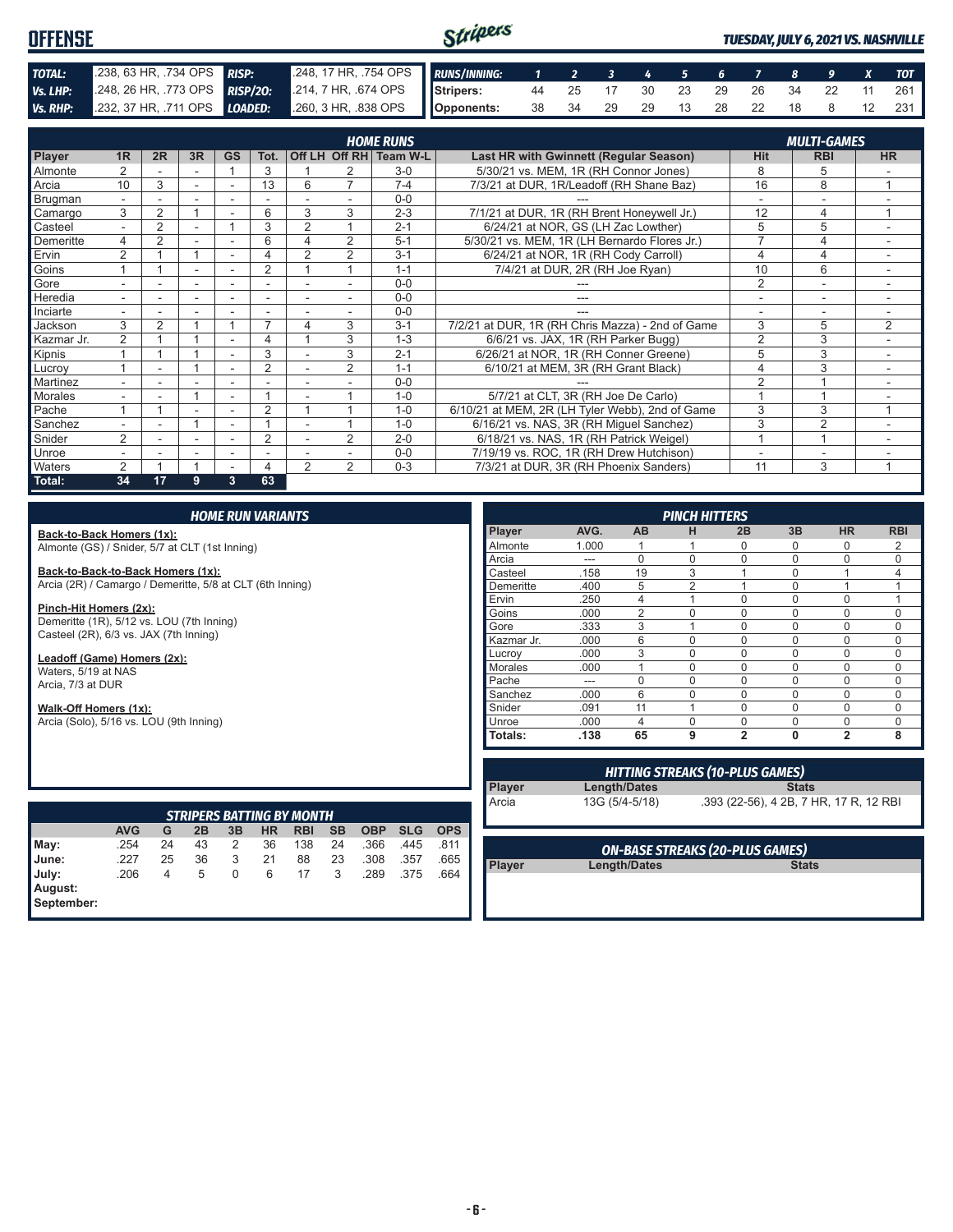# **17 JOHAN CAMARGO** *- INF - 27 YRS - PANAMA CITY, PANAMA*

*SEASON WITH GWN:*.309, 6 HR, 20 RBI, 0 SB, .900 OPS *HIT STREAK:* 7G (9-28)

#### *7/4 @ DUR:* 2-4, R, RBI *LAST SERIES:* .320 (8-25), 3 2B, HR, 3 RBI

**BATTER BIOS**

- **• Leaderboard:** Entering 7/6, ranks among Triple-A East top 10 in OBP (T-7th, .400), AVG (8th, .309), and R (T-10th, 31).
- **• 2021 with GWN: Has hit safely in 18 of 21G since 6/10, batting .354 (29-for-82, 6 2B, 1 3B, 3 HR, 13 R, 10 RBI, .966 OPS)** ... **5/4-5/22:** Hit safely in each of his first 9G (.364, 2 2B, 3 HR, 13 R, 8 RBI) ... **5/8 at CLT:** Notched his first career multi-HR game (2-for-4, 2 HR, 2 RBI) ... **6/5 vs. JAX:** Started 5-4-3 triple play, Gwinnett's first since 5/28/19 at TOL ... **6/10 at MEM:** Homered for first time since 5/8 (2-run, #4) in 4-for-5, 2-RBI effort.
- **• Gwinnett Career:** Has hits in 73 of 95G (76.8%) since 2017, batting .331 (123-for-372, 26 2B, 2 3B, 15 HR, 64 R, 62 RBI, 1 SB, .929 OPS).
- **• 2021 with ATL:** In 5 stints with the Braves, batting .000 (0-for-15, 1 R) in 14G.
- **• Spring Training:** .186, 2 2B, 1 HR, 4 R, 3 RBI in 18G with Atlanta.
- **• 2020:** Made Braves' Opening Day roster and batted .200 (8 2B, 4 HR, 16 R, 9 RBI) in 35G ... Added to the NLCS roster in place of injured Adam Duvall prior to Game 2 and played in 4G (.250, 2-for-8, 1 2B, 1 RBI).
- **• Acquired:** NDFA (7/2/10) out of Panama City, Panama.
- **• MLB Career:** .257, 68 2B, 4 3B, 34 HR, 144 RBI, 2 SB in 363G with Atlanta (2017- 21) ... Played in 2018 and 2020 Postseasons (.087, 1 2B, 1 RBI in 8G).

# **9 RYAN CASTEEL** *- 1B/C - 30 YRS - CHATTANOOGA, TN*

*SEASON WITH GWN:*.266, 3 HR, 17 RBI, 0 SB, .788 OPS *HIT STREAK:* 2G (3-8) *7/4 @ DUR:*1-4, RBI, SO *LAST SERIES:* .375 (3-8), RBI

- **• 2021 with GWN: 5/15-5/18:** Had 6 RBI in 3G span, including 5/15 vs. LOU (1 for-2, GW 3-run 2B, 3 RBI) and 5/16 vs. LOU (1-for-3, HR, 2 RBI) ... **6/2 vs. JAX:** Notched a pinch-hit 2-run 2B ... **6/3 vs. JAX:** Hit a pinch-hit 2-run HR (#2) ... **6/24 at NOR:** Crushed game-winning grand slam (#3) in 6-2 victory (1-for-4, 4 RBI), his 2nd career slam (first since 7/20/13 with Adv-A Modesto).
- **• Spring Training:** Did not play in Atlanta's MLB camp.
- **• 2020:** Was not on the Braves' 60-man player pool ... Did not play.
- **• 2019:** Played 118G with Double-A Mississippi, batting .263 (21 2B, 2 3B, 21 HR, 73 RBI, .811 OPS) ... Ranked 2nd in the Southern League in homers and RBI, 3rd in slugging (.477) ... Was his 2nd career 20-homer season (hit 22 in 2013).
- **• Acquired:** MiLB FA (3/14/21) ... Originally Colorado's 17th-round pick in 2010 out of Cleveland State Community College (Cleveland, TN).

### **18 PHILLIP ERVIN** *- OF - 28 YRS - MOBILE, AL*

*SEASON WITH GWN:*.177, 4 HR, 16 RBI, 7 SB, .615 OPS *HIT STREAK:* -1G (0-4)

- *7/4 @ DUR:*0-4, 3 SO *LAST SERIES:* .222 (2-9) **• 2021 with GWN: 6/2 vs. JAX:** Hit a decisive 3-run HR (#1) and tallied a season-
- high 4 RBI (1-for-4, R) ... **6/13 at MEM:** Belted a game-tying 2-run HR (#2) with 2 outs in the 9th of an eventual 7-6 loss (1-for-3, 1 R, 2 RBI).
- **• Spring Training:** .276, 0 HR, 2 RBI, 1 SB, .647 OPS in 18G with Atlanta ... DFA'd on 3/28, outrighted to the Alternate Training Site on 4/3.
- **• 2020:** Between Cincinnati and Seattle, hit .149 with 3 2B, 4 RBI, 1 SB in 37G ... DFA'd by the Reds (8/28), Mariners (12/16), and Chicago Cubs (2/20/21).
- **• Acquired:** Off waivers from the Chicago Cubs (2/22/21) ... Originally Cincinnati's 1st-round pick (27th overall) in 2013 out of Samford University (Homewood, AL).
- **• MLB Career:** .247, 26 2B, 8 3B, 17 HR, 68 RBI, 15 SB in 237G with CIN, SEA (2017-20) ... Talled 7 of his 8 career triples in 2019 (ranked 7th in NL).

### **8 RYAN GOINS** *- INF - 33 YRS - TEMPLE, TX*

*SEASON WITH GWN:*.266, 2 HR, 21 RBI, 0 SB, .718 OPS *HIT STREAK:* 1G (1-4)

- *7/4 @ DUR:*1-4, HR (2), R, 2 RBI, SO *LAST SERIES:* .211 (4-19), HR, 5 RBI **• 2021 with GWN: 5/4 at CLT:** Hit Gwinnett's first HR of the season (solo, 2-for-5, RBI) ... **5/12 vs. LOU:** Set season highs for hits (3-for-4) and RBI (3) ... **6/18-6/29:** Posted a season-best 8G hitting streak (.400, 10-for-25, 1 2B, 3 R, 6 RBI) ... **7/4 at DUR:** Homered for the first time since Opening Night (2-run, #2, 1-for-4, 2 RBI).
- **• Triple-A Career:** Has played for BUF (2013-16), LHV (2018), CLT (2019), and GWN (2021) ... Was teammates with MGR Matt Tuiasosopo in 2014 with BUF. **• Spring Training:** .391, 2 2B, 0 HR, 5 RBI, 0 SB, .960 OPS in 16G with Atlanta.
- **• 2020:** Played in 14G with the Chicago White Sox, batting .000 (0-for-9, 4 R) ... Spent most of the year at the Alternate Training Site in Schaumburg, IL.
- **• Acquired:** MiLB FA (2/25/21) ... Originally Toronto's 4th-round pick in 2009 out of Dallas Baptist University (Dallas, TX).
- **• MLB Career:** .228, 71 2B, 12 3B, 22 HR, 158 RBI in 555G with TOR, KC, CWS (2013-20) ... Played for TOR in 2015-16 Postseasons (.146, 1 HR, 5 RBI in 14G).

### **5 TERRANCE GORE** *- OF - 30 YRS - MACON, GA*

*SEASON WITH GWN:*.250, 0 HR, 0 RBI, 13 SB, .681 OPS *HIT STREAK:* -1G (0-3) *7/4 @ DUR:*DNP *LAST SERIES:* .--- (0-0), 2 R, SB

- **• Leaderboard:** Entering 7/6, ranks among Triple-A East top 10 in SB (5th, 13). **• 2021 with GWN:** Is 13-for-14 (92.9%) in stolen base attempts over 19G, has a pair of 2-steal games (5/18 at NAS, 6/18 vs. NAS) ... **6/9-G2 at MEM:** Stole 3rd and scored winning run in 8th inning of 3-1 victory.
- **• Spring Training:** Did not play in Atlanta's MLB camp.
- **• 2020:** Logged 2G in his lone season with the Los Angeles Dodgers (0 PA).
- **• Acquired:** MiLB FA (2/18/21) ... Originally Kansas City's 20th-round pick in 2011 out of Gulf Coast Community College (Panama City, FL).
- **• MLB Career:** .224, 2 2B, 1 3B, 0 HR, 1 RBI, 40 SB in 102G with KC, CHC, LAD (2014-20) ... Played in the Postseason with KC (2014-15) and CHC (2018), going 0-for-2 with 3 R, 5 SB ... Won World Series with the Royals in 2015.

# **56 ALEX JACKSON** *- C - 25 YRS - SAN DIEGO, CA*

*SEASON WITH GWN:*.235, 7 HR, 17 RBI, 1 SB, 1.036 OPS *HIT STREAK:* 2G (3-10) *7/4 @ DUR:*DNP *LAST SERIES:* .222 (4-18), 2B, 2 HR, 3 RBI

- **• MLB Rehab:** On Atlanta's 10-day IL since 5/2 (strained left hamstring) ... Moved to 60-day IL on 6/24 ... Assigned to rehab with GWN twice (5/21, 6/30).
- **• 2021 with GWN: Has 7 HR in his last 11G since 5/27, batting .279 (12-for-43, 10 R, 17 RBI, 1.207 OPS)** ... **5/27 vs. MEM:** Set career highs in HR (3) and RBI (7) in 4-for-4 effort ... **6/9-G1 at MEM:** Belted GW 3-run HR (#5) in 5-4 win ... **7/2 at DUR:** Notched his 7th career multi-HR game with GWN (2-for-5, 2 HR, 3 RBI).
- **• Gwinnett Career:** Of his 103 career hits with the Stripers, 63 (61.2%) have gone for extra bases (22 2B, 3 3B, 38 HR) ... Has an .842 OPS in 133G.
- **• 2021 with Atlanta:** Made the Braves' Opening Day roster for the first time in his career ... Hit .043 (1-for-23, 2 R) in 10G prior to the injury.
- **• Spring Training:** .194, 2 2B, 2 HR, 8 RBI, .716 OPS in 14G with Atlanta.
- **• 2020:** Spent most of the year at the Alternate Training Site in Gwinnett ... In 5G with Atlanta, batted .286 (2-for-7, 1 2B).
- **• Acquired:** Via trade with Seattle in exchange for RHP Max Povse and RHP Rob Whalen (11/28/16) ... Originally the Mariners' 1st-round pick (6th overall) in 2014 out of Rancho Bernardo High School (San Diego, CA).
- **• MLB Career:** .070, 1 2B, 2 R, 0 RBI in 19G with Atlanta (2019-21).

### **4 SEAN KAZMAR JR.** *- INF - 36 YRS - VALDOSTA, GA*

| <b>SEASON WITH GWN: .182, 4 HR, 14 RBI, 1 SB, .589 OPS</b> | <b>HIT STREAK: <math>-3G(0-9)</math></b> |
|------------------------------------------------------------|------------------------------------------|
| $7/4$ @ DUR: DNP                                           | <b>LAST SERIES:</b> .083 (1-12)          |

- **• 2021 with GWN: 5/25 vs. MEM:** Lined a walk-off single in the 9th for a 2-1 win, his first career walk-off RBI with Gwinnett ... **6/6 vs. JAX:** Tied Joey Terdoslavich for 3rd on Gwinnett's career home run list (#41, 1-for-4, 1 RBI).
- **• Gwinnett Career:** Batting .265 (638-for-2409, 131 2B, 12 3B, 41 HR, 290 R, 284 RBI, 24 SB) in 702G over 8 seasons ... Leads in career G, AB, H, TB (915), 2B, R, RBI ... Ranks 2nd in career 3B (12) ... Ranks T-3rd in career HR (41).
- **• 600 Club:** His 638 hits are 4th in Richmond/Gwinnett history (Larry Whisenton leads with 657) ... Is one of 5 in RICH/GWN history with 600 hits.
- **• 2021 with ATL:** Contract selected on 4/17, has spent 2 stints with Atlanta (4/17- 4/23, 5/4-5/7), going 0-for-2 ... Pinch hit on 4/17 at the Chicago Cubs, marking his first MLB appearance in 4,589 days since 9/23/08 with San Diego ... The last player with a bigger gap between MLB appearances was Ralph Winegarner (13 years, 14 days between 6/23/36 with CLE and 7/7/49 with STL).
- **• Spring Training:** .409, 3 HR, 9 RBI, 0 SB, 1.415 OPS in 25G with Atlanta.
- **• 2020:** Was an NRI to Braves Spring Training, but not on 60-man player pool.
- **• Acquired:** MiLB FA (12/7/20) ... Originally San Diego's 5th-round pick in 2004 out of the College of Southern Nevada.
- **• MLB Career:** .195, 1 2B, 0 3B, 0 HR, 2 RBI in 22G with San Diego (2008) and Atlanta (2021).

# **22 JASON KIPNIS** *- INF - 34 YRS - NORTHBROOK, IL*

*SEASON WITH GWN:*.233, 3 HR, 9 RBI, 0 SB, .755 OPS *HIT STREAK:* -3G (0-10) *7/4 @ DUR:*DNP *LAST SERIES:* .077 (1-13), 2B

- **• 2021 with GWN: 5/28 vs. MEM:** Belted a decisive 3-run HR (#1, 2-for-3, 3 RBI) 6/16 at NAS: Hit another game-winning HR (#2), a 2-run shot (2-for-4,, 2 RBI).
- **• Spring Training:** .241, 1 2B, 1 HR, 2 R, 3 RBI in 12G with Atlanta ... Released on 3/27, re-signed to MiLB deal on 3/29.
- **• 2020:** In his lone season with the Chicago Cubs, hit .237 (8 2B, 1 3B, 3 HR, 16 RBI, 1 SB) in 44G ... Played in 2G during the Postseason (0-for-3, 1 BB, 1 SO) ... Elected Free Agency on 10/28.
- **• Acquired:** MiLB FA (3/29/21) ... Originally Cleveland's 2nd-round pick in 2009 out of Arizona State University (Tempe, AZ).
- **• MLB Career:** .260, 260 2B, 24 3B, 126 HR, 545 RBI, 136 SB in 1,165G with CLE, CHC (2011-20) ... Was 2-time AL All-Star with the Indians (2013, 2015) ... Hit .192 (3 2B, 1 3B, 4 HR, 9 RBI) in 26G during the Postseason with CLE (2013, 2016-18) and CHC (2020).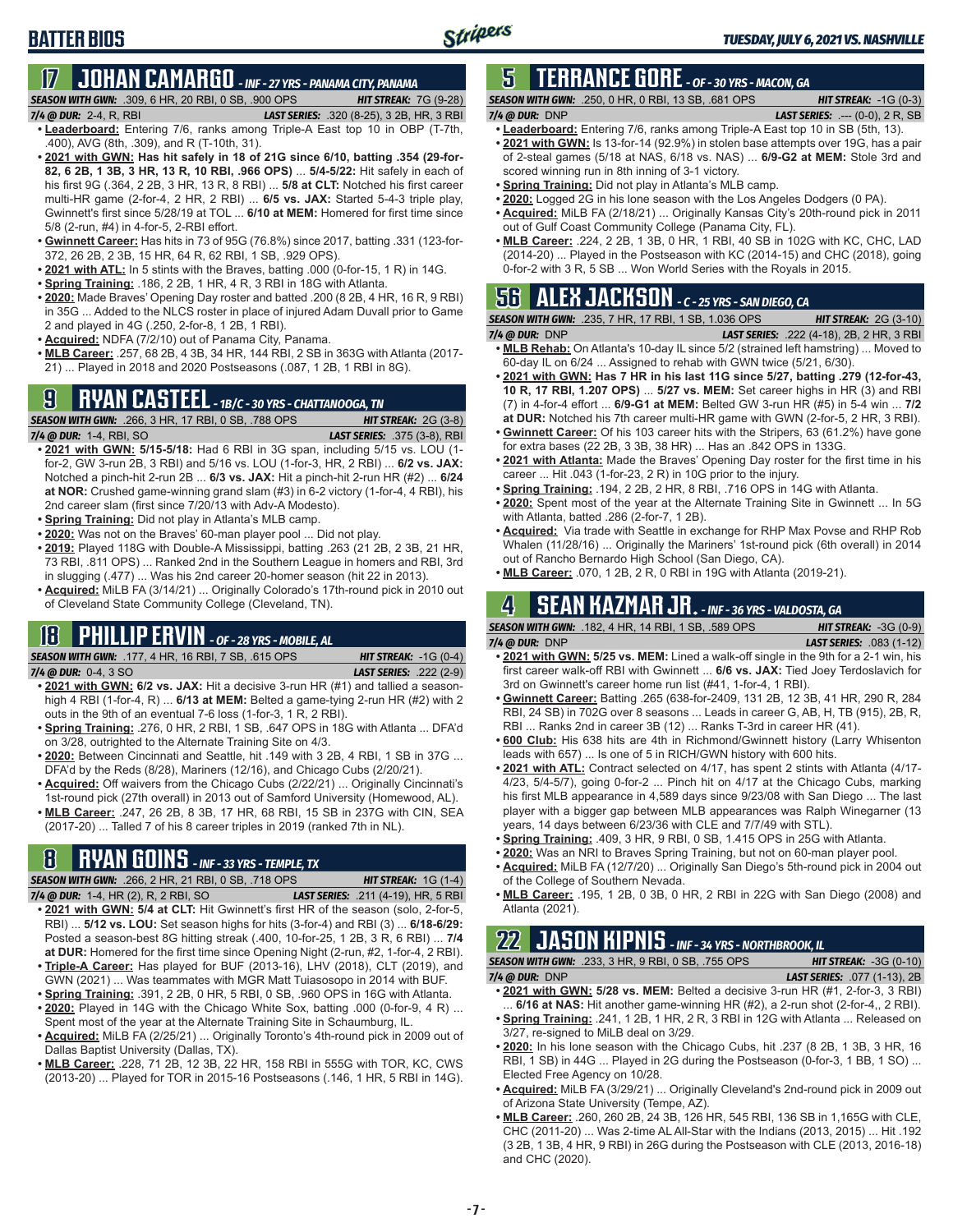### **BATTER BIOS**

# **62 JONATHAN LUCROY** *- C - 35 YRS - EUSTIS, FL*

*SEASON WITH GWN:*.220, 2 HR, 16 RBI, 0 SB, .680 OPS *HIT STREAK:* 1G (1-2) *7/4 @ DUR:*DNP *LAST SERIES:* .167 (2-12), RBI

- **• 2021 with GWN: 5/26 vs. MEM:** Went 2-for-4 with a 3-run double and 4 RBI ... **6/10 at MEM:** Blasted a 3-run HR (#2, 2-for-3, 3 RBI) ... **6/18 at NAS:** Hustled up the 1B line to force walk-off throwing error (2B Keston Hiura) in 8-7 win.
- **• 2021 with WSH:** Signed by Washington on 4/6, played 5G (.357, 5-for-14, 1 2B, 2 RBI) ... DFA'd on 4/12, outrighted and elected free agency on 4/14.
- **• Spring Training:** .333, 1 2B, 1 R, .867 OPS in 14G with Chicago White Sox ... Released on 3/30 (had signed a MiLB deal on 2/11).
- **• 2020:** Signed by Boston to a MiLB deal on 2/19 ... Contract selected on 7/17 and played in 1G (7/24 vs. BAL, no AB) ... DFA'd on 7/29, released on 9/15 ... Signed with Philadelphia on 9/15 and joined Alternate Site (no MLB call-up).
- **• Acquired:** MiLB FA (5/17/21) ... Originally Milwaukee's 3rd-round pick in 2007 out of the University of Louisiana-Lafayette.
- **• MLB Career:** .274, 217 2B, 24 3B, 108 HR, 547 RBI, 30 SB in 1,208G with MIL, TEX, COL, OAK, LAA, CHC, BOS, WSH (2010-21) ... 2-time NL All-Star (2014, 2016 with MIL) ... Played in Postseason for MIL (2011), TEX (2016), COL (2017), OAK (2018), batting .235 with 1 HR, 6 RBI in 15G.

### **20 JONATHAN MORALES** *- C - 26 YRS - ARROYO, PUERTO RICO*

*SEASON WITH GWN:*.105, 1 HR, 6 RBI, 0 SB, .279 OPS *HIT STREAK:* -1G (0-3) *7/4 @ DUR:*0-3, SO *LAST SERIES:* .000 (0-3)

- **• 2021 with GWN: 5/7 at CLT:** Tied his single-game career high with 5 RBI, going 2-for-6 with a 3-run HR (#1) in the 9th.
- **• Spring Training:** .250, 0 HR, 1 RBI, 0 SB, 1.200 OPS in 12G with Atlanta.
- **• 2020:** Spent entire year at Braves Alternate Site in Gwinnett (no MLB debut) ... Played for Caguas of the Puerto Rican Winter League (.394, 3 HR, 9 RBI in 13G), earning PWL Postseason All-Star honors.
- **• 2019:** Hit .240 (13 2B, 2 HR, 27 R, 25 RBI) in 80G between Double-A Mississippi and Gwinnett ... Logged 1 game during the IL Playoffs (0-for-1, BB).
- **• Acquired:** Braves' 25th-round pick in 2015 out of Miami-Dade Community College.

# **15 CRISTIAN PACHE** *- OF - 22 YRS - SANTO DOMINGO CENTRO, D.R.*

*SEASON WITH GWN:*.213, 2 HR, 10 RBI, 1 SB, .638 OPS *HIT STREAK:* -1G (0-4) *7/4 @ DUR:* 0-4, 3 SO *LAST SERIES:* .217 (5-23), 2 2B, 3 RBI

- **• MLB.com Prospect Ranks:** #1 (Braves Top 30), #10 (Top 100). **• 2021 with GWN: 5/29-6/1:** Assigned to rehab (right hamstring inflammation),
- played 1G before being activated/optioned on 6/2 ... **6/5 vs. JAX:** Went 3-for-6 with 2 2B, including game-tying 2-run 2B in 9th ... **6/10 at MEM:** Tallied his first career multi-HR game (3-for-5, 2 HR, 3 R, 4 RBI) ... **6/30 at DUR:** Notched last-AB game-winning RBI single in 9th for 2-1 win (2-for-3, 2B, RBI).
- **• 2021 with ATL:** On Atlanta's Opening Day roster for the first time ... Hit .111 (3 2B, 1 HR, 6 R, 4 RBI) in 22G ... Placed on IL twice, on 4/14 and 5/14 ... Was at the Alternate Training Site from 4/24-4/30.
- **• Spring Training:** .184, 2 2B, 1 3B, 4 R, 3 RBI, 2 SB in 17G with Atlanta.
- **• 2020:** Spent most of the year at the Alternate Training Site ... Made his MLB debut on 8/21 vs. Philadelphia (1-for-4) ... Played just 2G during regular season (.250) ... Also made MLB Postseason debut (.182, 1 2B, 1 HR, 4 R, 4 RBI in 12G).
- **• 2019:** Between Mississippi (104G) and Gwinnett (26G), hit .277 (36 2B, 9 3B, 12 HR, 63 R, 61 RBI, 8 SB, .802 OPS) in 130G ... Named a Southern League Postseason All-Star and MLB All-Star Futures Game participant.
- **• Acquired:** NDFA (7/4/15) out of Santo Domingo Centro, D.R.
- **• MLB Career:** .119, 3 2B, 0 3B, 1 HR, 4 RBI, 0 SB in 24G with Atlanta (2020-21).

#### **2 YOLMER SANCHEZ** *- INF - 29 YRS - MARACAY, VENEZUELA*

*SEASON WITH GWN:*.175, 1 HR, 11 RBI, 3 SB, .514 OPS *HIT STREAK:* -2G (0-7)

- *7/4 @ DUR:*0-4, 2 SO *LAST SERIES:* .091 (1-11) **• 2021 with GWN: 5/7 at CLT:** Went 3-for-5 with 3 runs, 3 RBI and Gwinnett's first triple of the year ... **6/9-G2 at MEM:** Stole home plate as part of a double-steal with Drew Waters, scored tying run in 3-1 win (1-for-2, R, SB) ... **6/16 vs. NAS:** After going 30G without a homer, launched his 1st of the year (3-run, 1-for-2, 3 RBI).
- **• Spring Training:** .190, 0 XBH, 2 RBI, 1 SB, .451 OPS in 15G with Baltimore ... DFA'd on 3/27, released on 3/30.
- **• 2020:** Played 11G with the Chicago White Sox, batting .313 (3 2B, 1 HR, 1 RBI, 1.164 OPS) ... Made his MLB Postseason debut in the ALWCS (1G, no at-bat).
- **• Acquired:** MiLB FA (3/31/21) ... Originally a NDFA with Chi. White Sox (5/29/09). **• MLB Career:** .245, 113 2B, 24 3B, 32 HR, 215 RBI, 30 SB in 657G with the Chi. White Sox (2014-20) ... Won an AL Gold Glove in 2019 (.987 FPCT at 2B).

# **26 TRAVIS SNIDER** *- OF/INF - 33 YRS - KIRKLAND, WA*

| <b>SEASON WITH GWN: .147, 2 HR, 4 RBI, 0 SB, .579 OPS</b> |  |  |  |  | <b>HIT STREAK:</b> $-4G$ (0-14) |  |  |
|-----------------------------------------------------------|--|--|--|--|---------------------------------|--|--|
| $7/4$ @ DUR: 0-3, 3 SO                                    |  |  |  |  | <b>LAST SERIES:</b> $.000(0-6)$ |  |  |
| $-0.001$ $-0.0001$ $-0.0001$ $-0.0001$ $-0.0001$          |  |  |  |  | $\cdots$                        |  |  |

- **• 2021 with GWN: 5/5-5/9:** Drew 8 walks in his first 3G ... **6/3 vs. JAX:** Recorded first multi-hit game (2-for-3, R) ... **6/18 vs. NAS:** Homered for the first time since 5/7 at CLT, a solo shot (#2) as part of 6-run comeback in 8-7 win (1-for-3, 2 RBI).
- **• Spring Training:** Did not play in Atlanta's MLB camp.
- **• 2020:** Signed by Miami on 7/24 and reported to the Marlins' Alternate Training Site in Jupiter, FL, but was released on 8/27 and did not reach the Majors.
- **• 2019:** Played for Triple-A Reno in Arizona's system (.294, 22 2B, 4 3B, 11 HR, 41 RBI, 3 SB, .899 OPS in 93G).
- **• Acquired:** MiLB FA (2/26/21) ... Originally Toronto's 1st-round pick (14th overall) in 2006 out of Henry M. Jackson High School (Mill Creek, WA).
- **• MLB Career:** .244, 100 2B, 7 3B, 54 HR, 212 RBI, 22 SB in 630G with TOR, PIT (2008-15) ... Played for PIT in the Postseason from 2013-15 (.250, 1-for-4 in 3G).

# **11 Drew WATERS** *- OF - 22 YRS - ATLANTA, GA*

|                                         | <b>SEASON WITH GWN:</b> .239, 4 HR, 13 RBI, 14 SB, .707 OPS \ | <b>HIT STREAK: 3G (6-12)</b>                      |  |
|-----------------------------------------|---------------------------------------------------------------|---------------------------------------------------|--|
| 7/ $\mu$ @ NID $\cdot$ 3 $\mu$ 2 D 2 CD |                                                               | <b>IACT CEDIEC.</b> $250(6, 24)$ $220$ HD $3$ DRI |  |

- *7/4 @ DUR:*3-4, 2 R, 2 SB *LAST SERIES:* .250 (6-24), 2 2B, HR, 3 RBI **• Leaderboard:** Entering 7/6, ranks among Triple-A East top 10 in SB (T-2nd, 14).
- **• Futures Game:** Will play for the NL Team in the 2021 SiriusXM All-Star Futures Game on 7/11 at Coors Field ... Is the 7th active Gwinnett player selected to the game (1st since RHP Touki Toussaint in 2018).
- **• MLB.com Prospect Ranks:** #2 (Braves Top 30), #25 (Top 100 Prospects).
- **• 2021 with GWN: 5/15-6/10:** Hit .316 (25-for-79, 4 2B, 3 HR, 16 R, 9 RBI, 6 SB, .906 OPS) in 21G ... **5/18 at NAS:** Recorded his first career multi-HR game (3-for-5, 2 HR, 3 RBI) and became the first GWN player to homer from both sides of the plate since Mel Rojas Jr. (7/7/16 at CLT) ... **5/19 at NAS:** Fell a triple shy of the cycle in his first 4-hit game at Triple-A (4-for-5, 2B, HR, 2 R, 2 RBI, 2 SB) ... **6/9-G2 at MEM:** Lined RBI single in 8th (2-for-3, R, RBI) for last-at-bat 3-1 win ... **7/3 at DUR:** Homered for first time since 5/19 (3-run, #4, 1-for-5, 3 RBI).
- **• Spring Training:** .500, 1 2B, 0 HR, 2 RBI, 1 SB in 4G with Atlanta.
- **• 2020:** Spent entire year at Braves Alternate Site in Gwinnett (no MLB debut).
- **• 2019:** Hit .309 (40 2B, 9 3B, 7 HR, 80 R, 52 RBI, 16 SB) in 134G with Double-A Mississippi and Gwinnett ... Won Southern League Batting Title (.319, best in MIS history) and Most Valuable Player (1st in MIS history) ... Ranked among MiLB top 5 in doubles (T-3rd, 40) and hits (5th, 163).
- **• Acquired:** Braves' 2nd-round pick in 2017 out of Etowah High School (Woodstock, GA) ... Named Gatorade Georgia Baseball Player of the Year in 2017.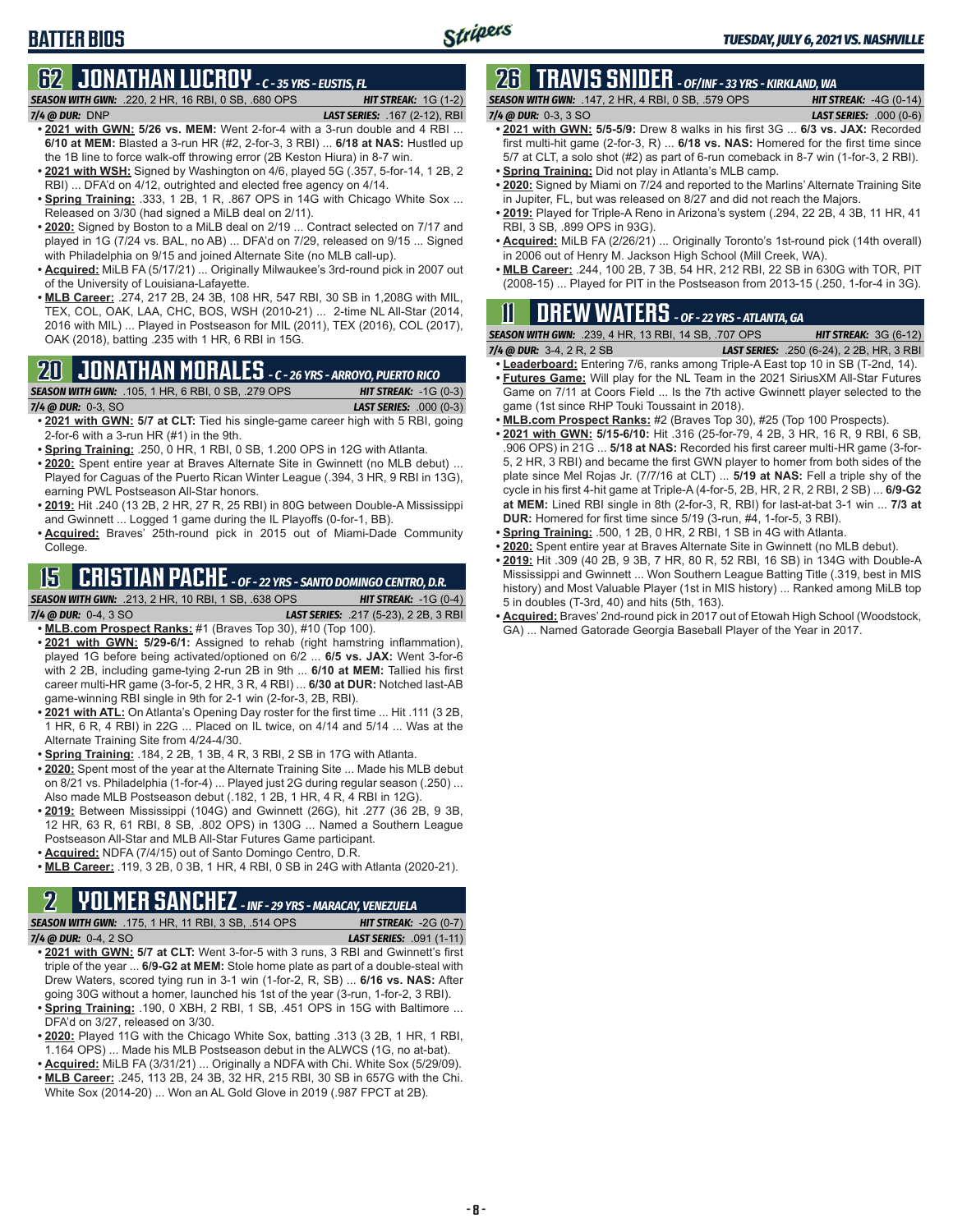#### **SEASON SUMMARY**

**DEFENSE:**



#### **TEAM HIGHS & LOWS**

| <b>OFFENSE:</b>  |  |
|------------------|--|
|                  |  |
|                  |  |
|                  |  |
|                  |  |
| <b>PITCHING:</b> |  |
|                  |  |
|                  |  |

Fewest Hits Allowed, Game ......................................................2 (6/10 at Memphis) Most Home Runs Allowed, Game ...................................3 (5x, last: 6/25 at Norfolk) Most Hit Batsmen, Game ..........................................................3 (6/11 at Memphis) Most Wild Pitches, Game ............................................ 3 (3x, last: 5/21 at Nashville)

Most Double Plays Turned, Game .................................. 3 (3x, last: 7/1 at Durham) Most Triple Plays Turned, Game .......................................... 1 (6/5 vs. Jacksonville) Most Errors, Game ..................................................................3 (5/15 vs. Louisville) Most Stolen Bases Allowed, Game ...............................................4 (7/4 at Durham) Most Caught Stealing, Game ........................................ 1 (10x, last: 7/3 at Durham)

**TEAM MISCELLANEOUS** Largest Margin of Victory........................................ 18 Runs (5/7 at Charlotte, 19-1) Largest Margin of Defeat ....................................... 6 Runs (6/23-G1 at Norfolk, 3-9) Largest Comeback Win ................................... 6 Runs (6/18 vs. Nashville, 0-6, 8-7) Largest Blown Lead (Loss)...................... 3 Runs (3x, last: 7/4 at Durham, 3-0, 4-5) Longest Game, Innings .............................................................12 (5/4 at Charlotte) Longest Game, Time ..............................................................4:26 (5/4 at Charlotte) Longest 9.0-Inning Game, Time ...........................................3:41 (6/11 at Memphis) Shortest 9.0-Inning Game, Time ..........................................2:09 (5/22 at Nashville) Largest Home Attendance ................................................ 4,184 (6/18 vs. Nashville) Largest Road Attendance .................................................10,716 (5/22 at Nashville) Longest Total Delay..............................................................1:15 (6/11 at Memphis) Long Multi-Game Scoring Drought .........................................18 Innings (5/22-5/25) Long Multi-Game Scoreless Streak ..........................................16 Innings (6/9-6/11)

#### **INDIVIDUAL HIGHS & LOWS**

#### **PITCHING (GAME):**

**HITTING (GAME):**

#### **DEFENSE (GAME):**

#### **STREAKS**

#### **PITCHING (LONGEST IN 2021 ONLY):**

| <u>LITOTING (LONGLOT IN 2021 ONE IT.</u> |  |
|------------------------------------------|--|
|                                          |  |
|                                          |  |
|                                          |  |
|                                          |  |
|                                          |  |
|                                          |  |

#### **LAST TIME IT HAPPENED (GWINNETT REGULAR-SEASON HISTORY)**

| <b>INDIVIDUAL OFFENSE:</b>     |                                                                            |
|--------------------------------|----------------------------------------------------------------------------|
|                                |                                                                            |
|                                |                                                                            |
|                                |                                                                            |
|                                |                                                                            |
|                                |                                                                            |
|                                |                                                                            |
|                                |                                                                            |
|                                | Homers, Both Sides of Plate  Drew Waters (5/18/21 at Nashville)            |
|                                |                                                                            |
|                                |                                                                            |
|                                | Back-to-Back-to-Back Homers  Arcia/Camargo/Demeritte (5/8/21 at Charlotte) |
|                                |                                                                            |
|                                |                                                                            |
|                                |                                                                            |
|                                |                                                                            |
|                                |                                                                            |
|                                |                                                                            |
|                                |                                                                            |
|                                |                                                                            |
|                                |                                                                            |
|                                |                                                                            |
| <b>INDIVIDUAL PITCHING:</b>    |                                                                            |
| <b>9 A-Inning Perfect Game</b> | Never                                                                      |

| 9.0-Inning No-Hitter (Solo)Todd Redmond (5/28/10 at Louisville)                 |  |
|---------------------------------------------------------------------------------|--|
| 9.0-Inning No-Hitter (Comb.)  Wooten/Marksberry/Ramirez (6/30/16 at Louisville) |  |
|                                                                                 |  |
|                                                                                 |  |
| 21 Consecutive Saves Converted Jairo Asencio (9/6/09-8/8/11)                    |  |
| 25.0-Inning Scoreless Streak Stephen Marek, 25.1 IP (6/6/10-8/2/10)             |  |

#### **TEAM OFFENSE:**

| <b>TEAM PITCHING:</b> |                                                                    |
|-----------------------|--------------------------------------------------------------------|
|                       |                                                                    |
|                       |                                                                    |
|                       |                                                                    |
|                       |                                                                    |
|                       |                                                                    |
|                       |                                                                    |
|                       |                                                                    |
|                       |                                                                    |
|                       |                                                                    |
| <b>TEAM DEFENSE:</b>  |                                                                    |
|                       | Turn a Triple Play 6/5/21 vs. Jacksonville (Camargo-Kipnis-Snider) |

### Commit 5 Errors ..........................................................................8/17/10 vs. Norfolk

#### **TEAM MISCELLANEOUS:**

| 21-Run Margin of Defeat…………………………………7/13/12 at Louisville (Lost 1-22) |  |
|-----------------------------------------------------------------------|--|